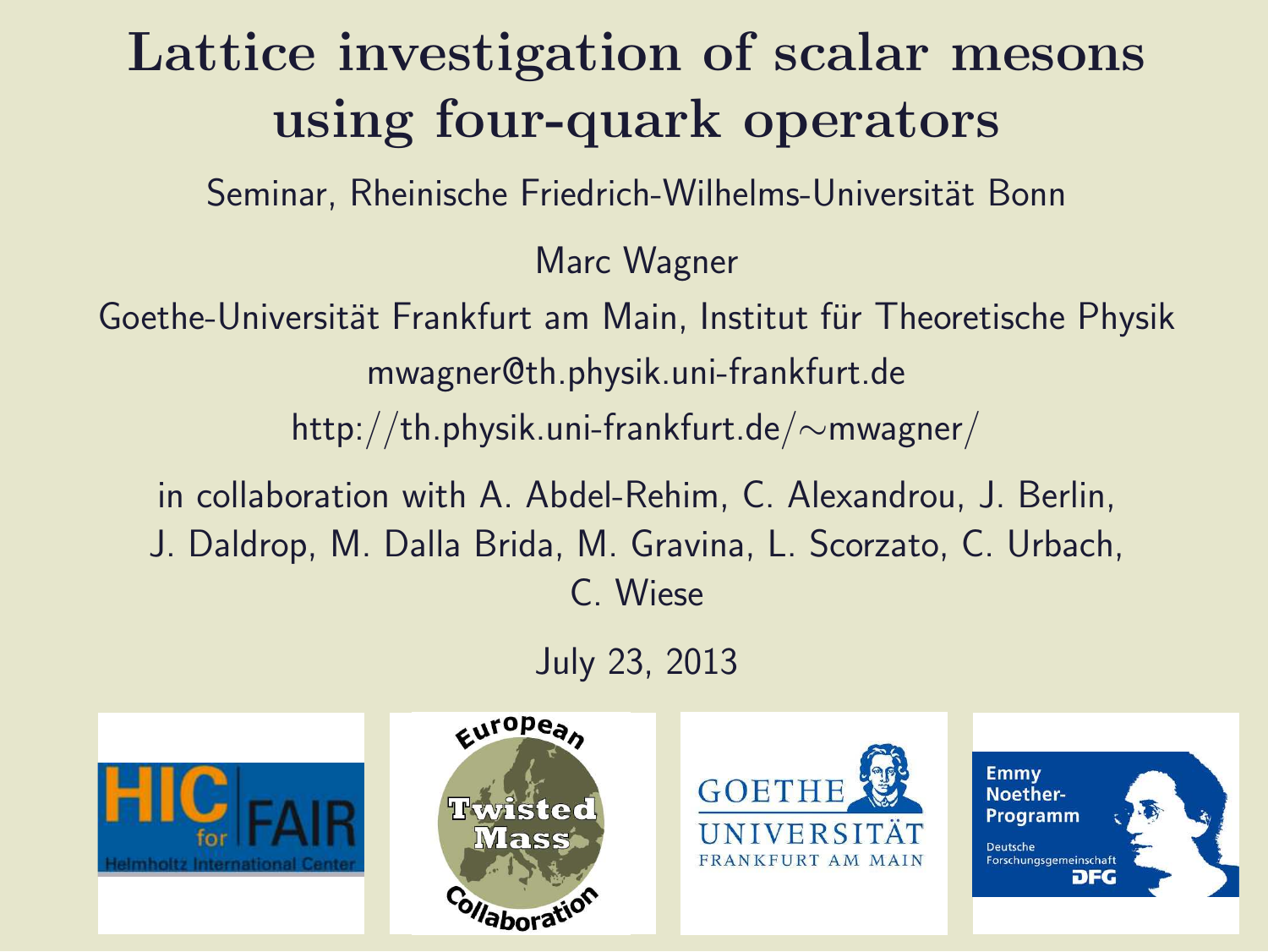#### Introduction, motivation (1)

- $\bullet\,$  The nonet of light scalar mesons  $(J^P=0^+)$ 
	- $-\sigma \equiv f_0(500), I = 0, 400...550$  MeV,
	- $\kappa \equiv K_0^*(800)$ ,  $I = 1/2$ ,  $682 \pm 29$  MeV,
	- $a_0(980)$ ,  $f_0(980)$ ,  $I = 1$ ,  $980 \pm 20$  MeV,  $990 \pm 20$  MeV

is poorly understood:

- All nine states are unexpectedly light (should rather be close to the corresponding  $J^P=1^+,2^+$  states around  $1200\ldots1500$  MeV).
- The ordering of states is inverted compared to expectation:
	- $*$  E.g. in a  $q\bar{q}$  picture the  $I = 1$  states  $a_0(980)$ ,  $f_0(980)$  must necessarily be formed by two  $u/d$  quarks, while the  $I = 1/2 \kappa$  states are made from an s and a  $u/d$  quark; since  $m_s > m_{u/d}$  one would expect  $m(\kappa) > m(a_0(980)), m(f_0(980)).$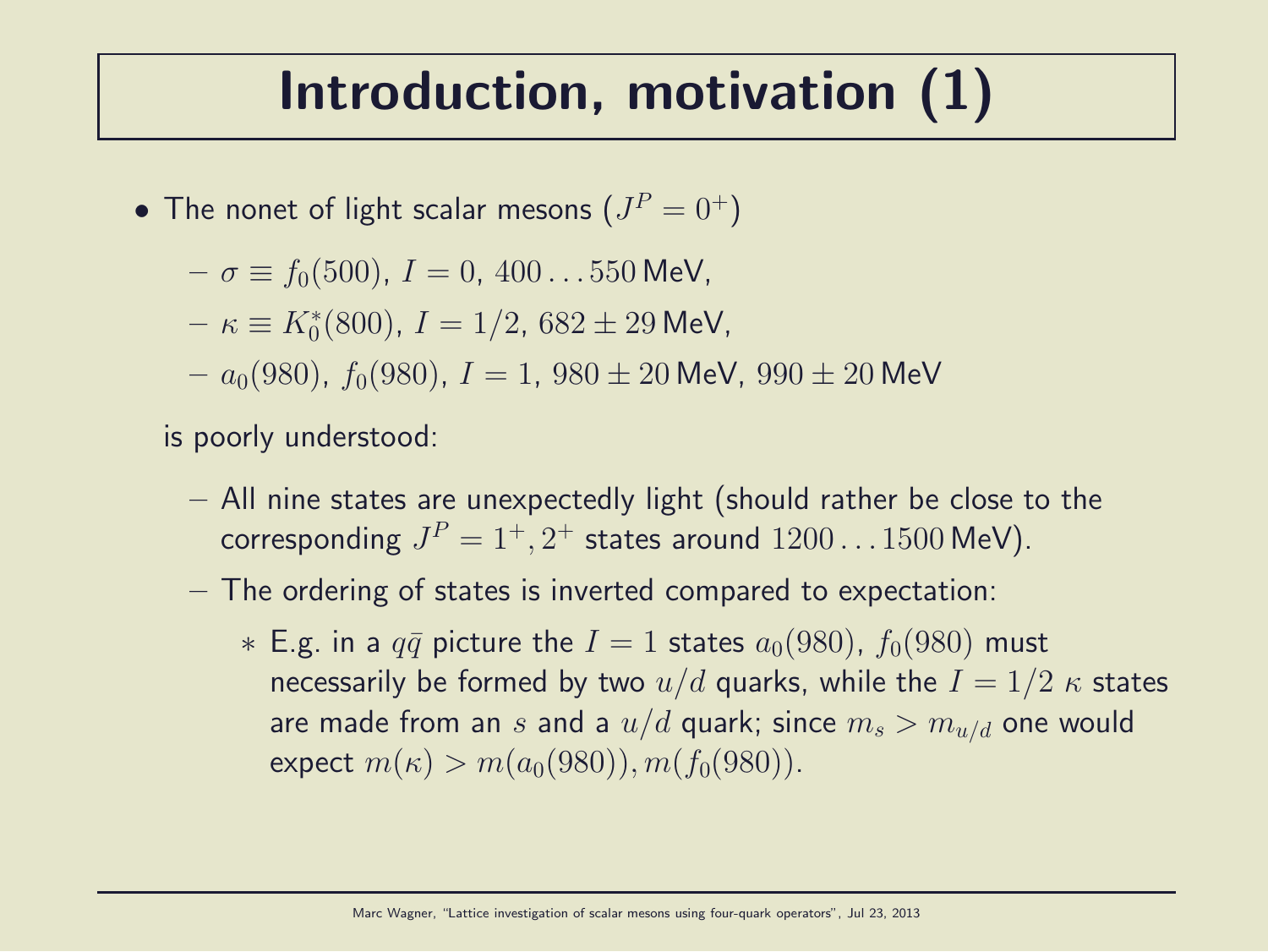### Introduction, motivation (2)

- ∗ In a tetraquark picture the quark content could be the following:  $\kappa \equiv {\bar s} l \bar l l$ , while  $a_0(980), f_0(980) \equiv {\bar s} l \bar l s$ ; this would naturally explain the observed ordering.
- Certain decays also support a tetraquark interpretation: e.g.  $a_0(980)$ readily decays to  $K + \bar{K}$ , which indicates that besides the two light quarks required by  $I = 1$  also an  $s\bar{s}$  pair is present.
- $\rightarrow$  Study these states by means of lattice QCD to confirm or to rule out their interpretation in terms of tetraquarks.
- Examples of heavy mesons, which are tetraquark candidates:
	- $-D_{s0}^{*}(2317)^{\pm}$   $(I(J^{P})=0(0^{+}))$ ,  $D_{s1}(2460)^{\pm}$   $(I(J^{P})=0(1^{+}))$ ,

- charmonium states  $X(3872)$ ,  $Z(4430)^{\pm}$ ,  $Z(4050)^{\pm}$ ,  $Z(4250)^{\pm}$ , ...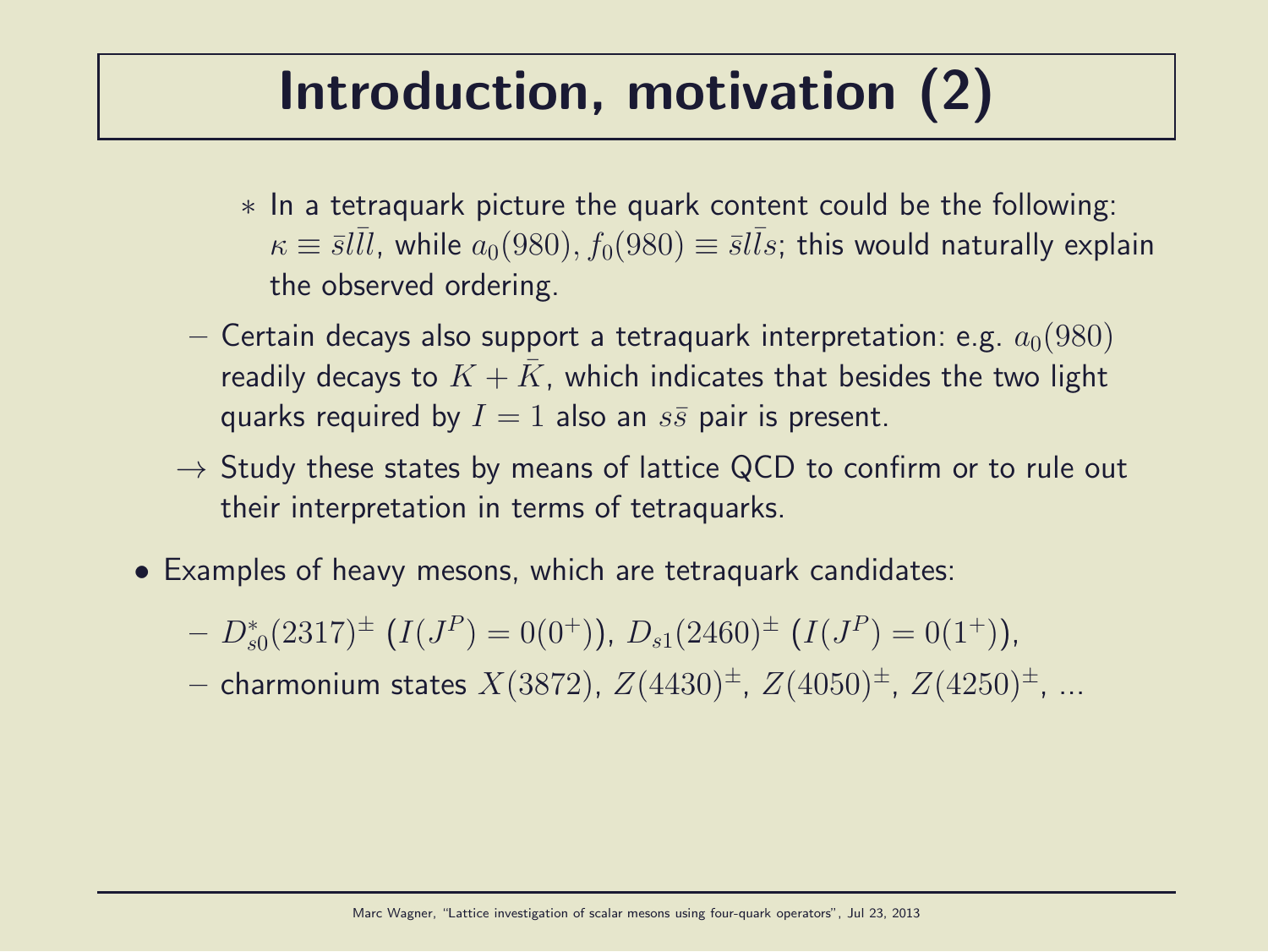## QCD (quantum chromodynamics)

- Quantum field theory of quarks (six flavors  $u, d, s, c, t, b$ , which differ in mass) and gluons.
- Part of the standard model explaining the formation of hadrons (usually mesons =  $q\bar{q}$  and baryons =  $qqq/\bar{q}\bar{q}\bar{q}$ ) and their masses; essential for decays involving hadrons.
- Definition of QCD by means of an action simple:

$$
S = \int d^4x \left( \sum_{f \in \{u,d,s,c,t,b\}} \bar{\psi}^{(f)} \Big( \gamma_\mu \Big( \partial_\mu - iA_\mu \Big) + m^{(f)} \Big) \psi^{(f)} + \frac{1}{2g^2} \text{Tr} \Big( F_{\mu\nu} F_{\mu\nu} \Big) \right)
$$
  

$$
F_{\mu\nu} = \partial_\mu A_\nu - \partial_\nu A_\mu - i[A_\mu, A_\nu].
$$
  
*B<sup>+</sup> meson proton*

• However, no analytical solutions for low energy QCD observables, e.g. hadron masses, known, because of the absence of any small parameter (i.e. perturbation theory not applicable).



 $\rightarrow$  Compute vacuum expectation values numerically (lattice QCD).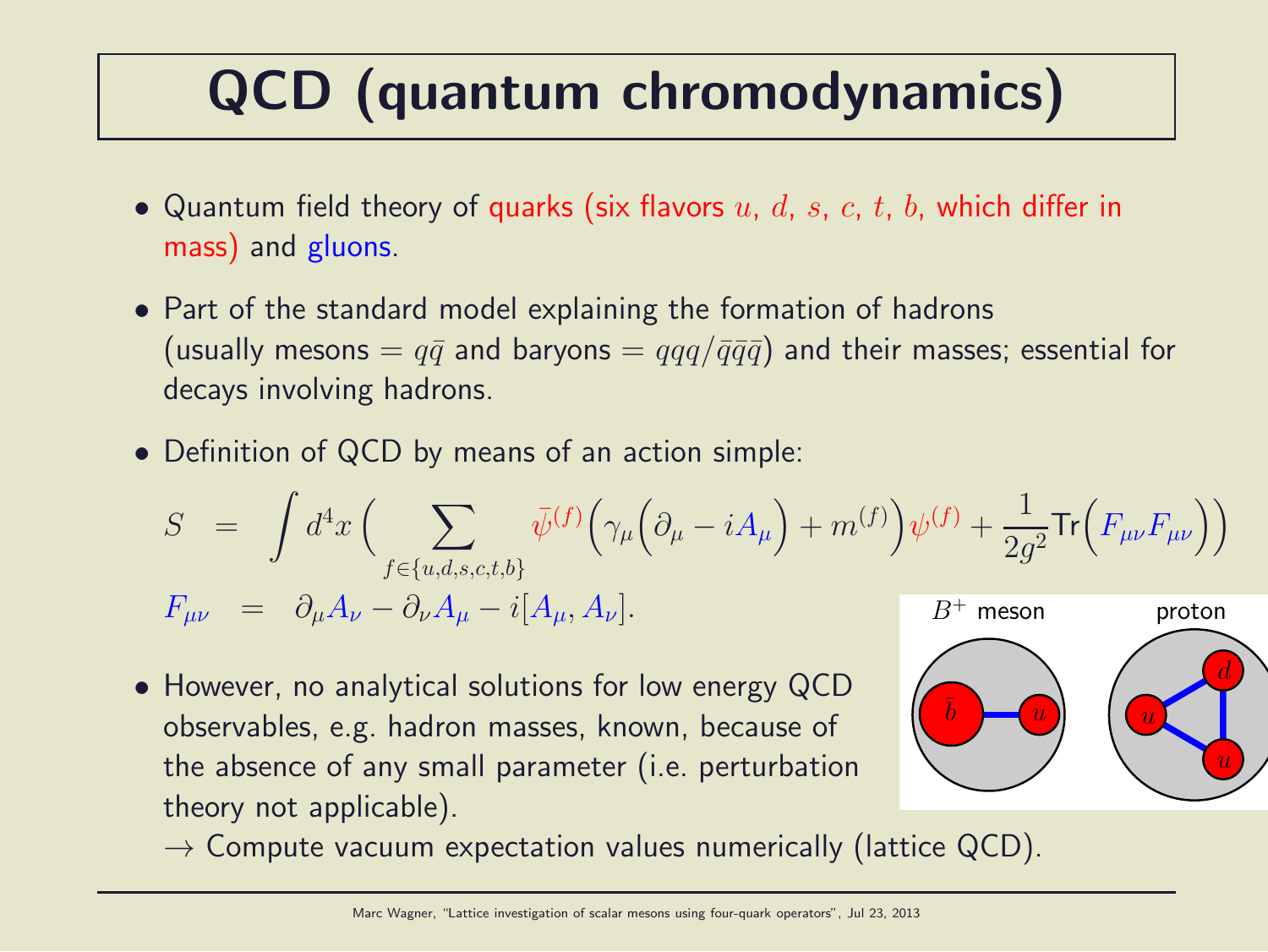### Hadron spectroscopy (1)

- Let  $\mathcal O$  be a suitable "hadron creation operator", i.e. an operator such that  $\mathcal{O}|\Omega\rangle$  is a state containing the hadron of interest ( $|\Omega\rangle$ : QCD vacuum).
- More precisely: ... an operator such that  $\mathcal{O}|\Omega\rangle$  has the same quantum numbers  $(J^{\mathcal{PC}},$  flavor) as the hadron of interest.
- Examples:
	- $-$  Pion creation operator:  $\mathcal{O} = \int d^3x \, \bar{u}(\mathbf{x}) \gamma_5 d(\mathbf{x}).$
	- $-$  Proton creation operator:  $\mathcal{O}=\int d^3x\,\epsilon^{abc}u^a(\mathbf{x})(u^{b,T}(\mathbf{x})C\gamma_5d^c(\mathbf{x})).$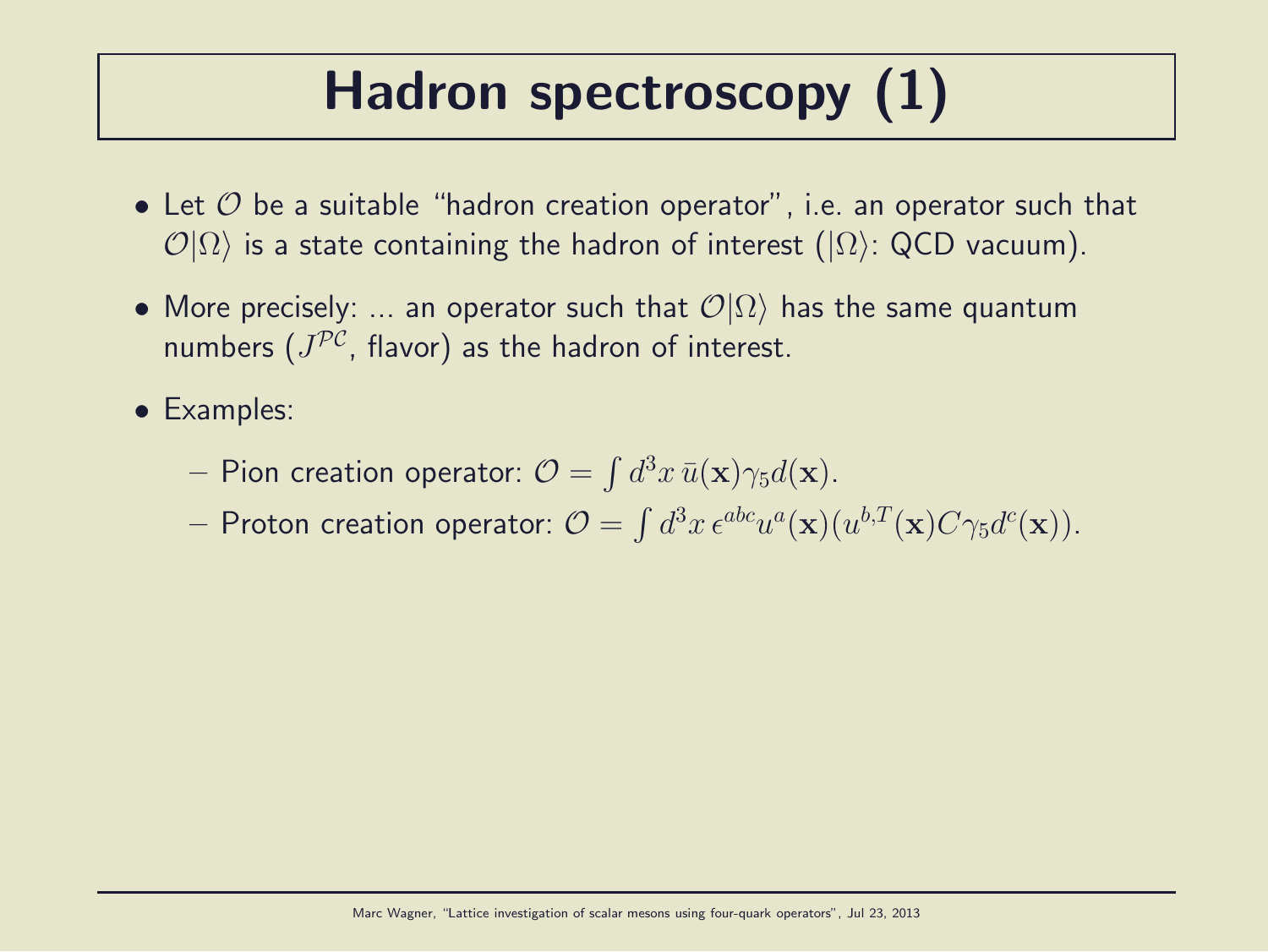### Hadron spectroscopy (2)

• Determine the mass of the ground state of the hadron of interest from the exponential behavior of the corresponding correlation function  $C$  at large Euclidean times  $T<sup>1</sup>$ 

$$
\mathcal{C}(t) = \langle \Omega | \left( \mathcal{O}(t) \right)^{\dagger} \mathcal{O}(0) | \Omega \rangle = \langle \Omega | e^{+Ht} \left( \mathcal{O}(0) \right)^{\dagger} e^{-Ht} \mathcal{O}(0) | \Omega \rangle =
$$
  
\n
$$
= \sum_{n} \left| \langle n | \mathcal{O}(0) | \Omega \rangle \right|^{2} \exp \left( - (E_{n} - E_{\Omega}) t \right) \approx \text{ (for } t \gg 1\text{)}
$$
  
\n
$$
\approx \left| \langle 0 | \mathcal{O}(0) | \Omega \rangle \right|^{2} \exp \left( - \underbrace{(E_{0} - E_{\Omega})}_{m(\text{hadron})} t \right).
$$

• Usually the exponent is determined by identifying the "plateaux-value" of a so-called effective mass: 3500 mol(K+K))

$$
m_{\text{effective}}(t) = \ln\left(\frac{\mathcal{C}(t)}{\mathcal{C}(t+1)}\right) \approx \text{(for } t \gg 1\text{)}
$$
  

$$
\approx E_0 - E_\Omega = m(\text{hadron}).
$$



t/a

Marc Wagner, "Lattice investigation of scalar mesons using four-quark operators", Jul 23,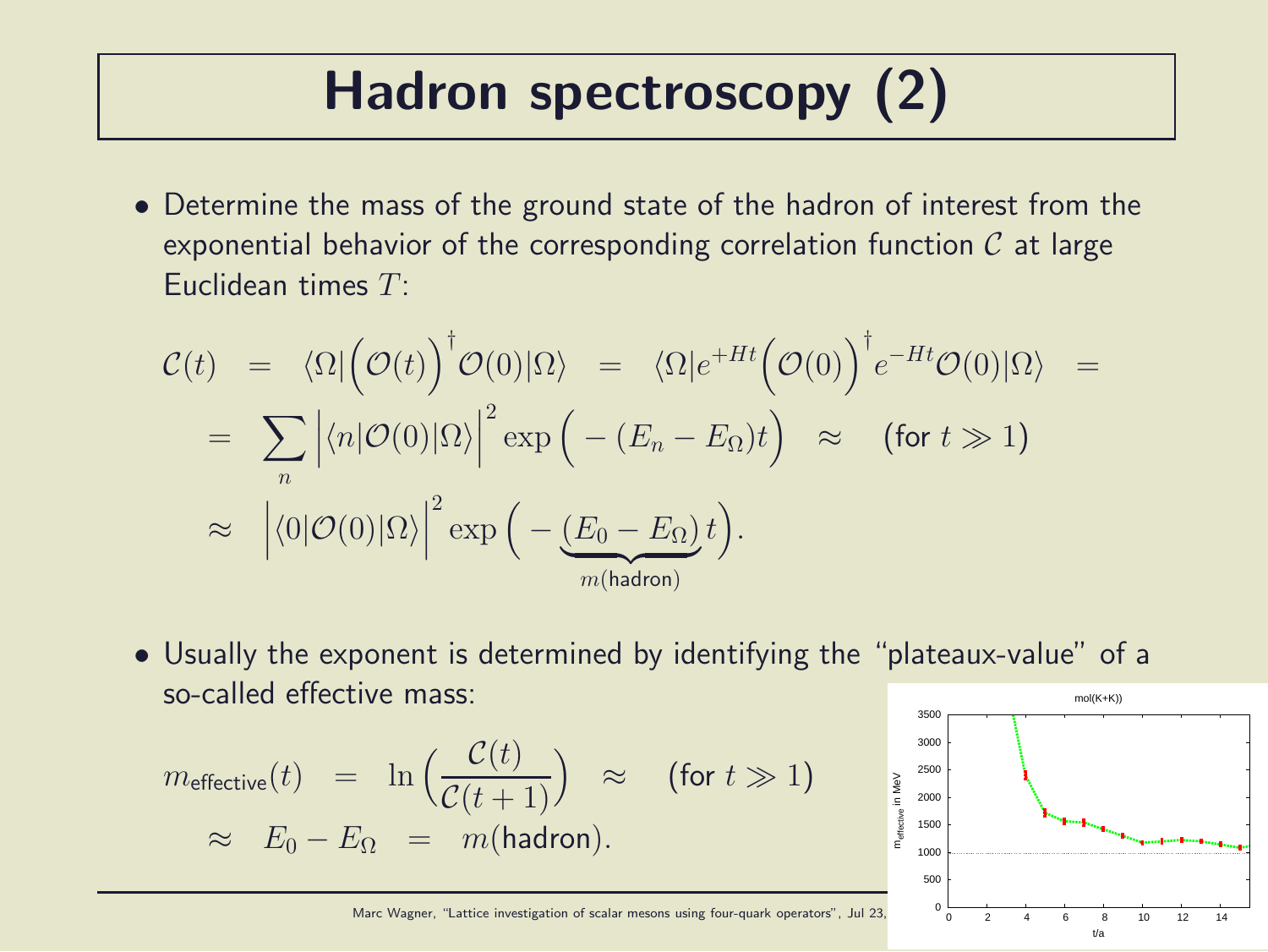#### Tetraquark creation operators

- At the moment we study
	- $a_0(980)$ , mass  $980\pm20$  MeV, quantum numbers  $I(J^{PC})=1(0^{++});$
	- $-\kappa\equiv K^*_0(800)$ , mass  $682\pm29$  MeV, quantum numbers  $I(J^P)=1/2(0^+).$
- $\bullet$  Tetraquark operators for  $a_0(980)$  (quantum numbers  $I(J^{PC})=1(0^{++}))$ :
	- Needs two light quarks due to  $I = 1$ , e.g.  $u\bar{d}$ .
	- $a_0(980)$  decays to  $KK$  ... suggests an  $s\bar{s}$  component.
	- Molecule type (models a bound  $KK$  state):

$$
\mathcal{O}_{a_0(980)}^{K\bar{K} \text{ molecule}} \quad = \quad \int d^3x \, \Big( \bar{s}(\mathbf{x}) \gamma_5 u(\mathbf{x}) \Big) \Big( \bar{d}(\mathbf{x}) \gamma_5 s(\mathbf{x}) \Big).
$$

– Diquark type (models a bound diquark-antidiquark):

$$
\mathcal{O}_{a_0(980)}^{\text{diquark}} \hspace{2mm} = \hspace{2mm} \int d^3x \hspace{0.05mm} \Big( \epsilon^{abc} \bar{s}^b(\mathbf{x}) C \gamma_5 \bar{d}^{c,T}(\mathbf{x}) \Big) \Big( \epsilon^{ade} u^{d,T}(\mathbf{x}) C \gamma_5 s^e(\mathbf{x}) \Big).
$$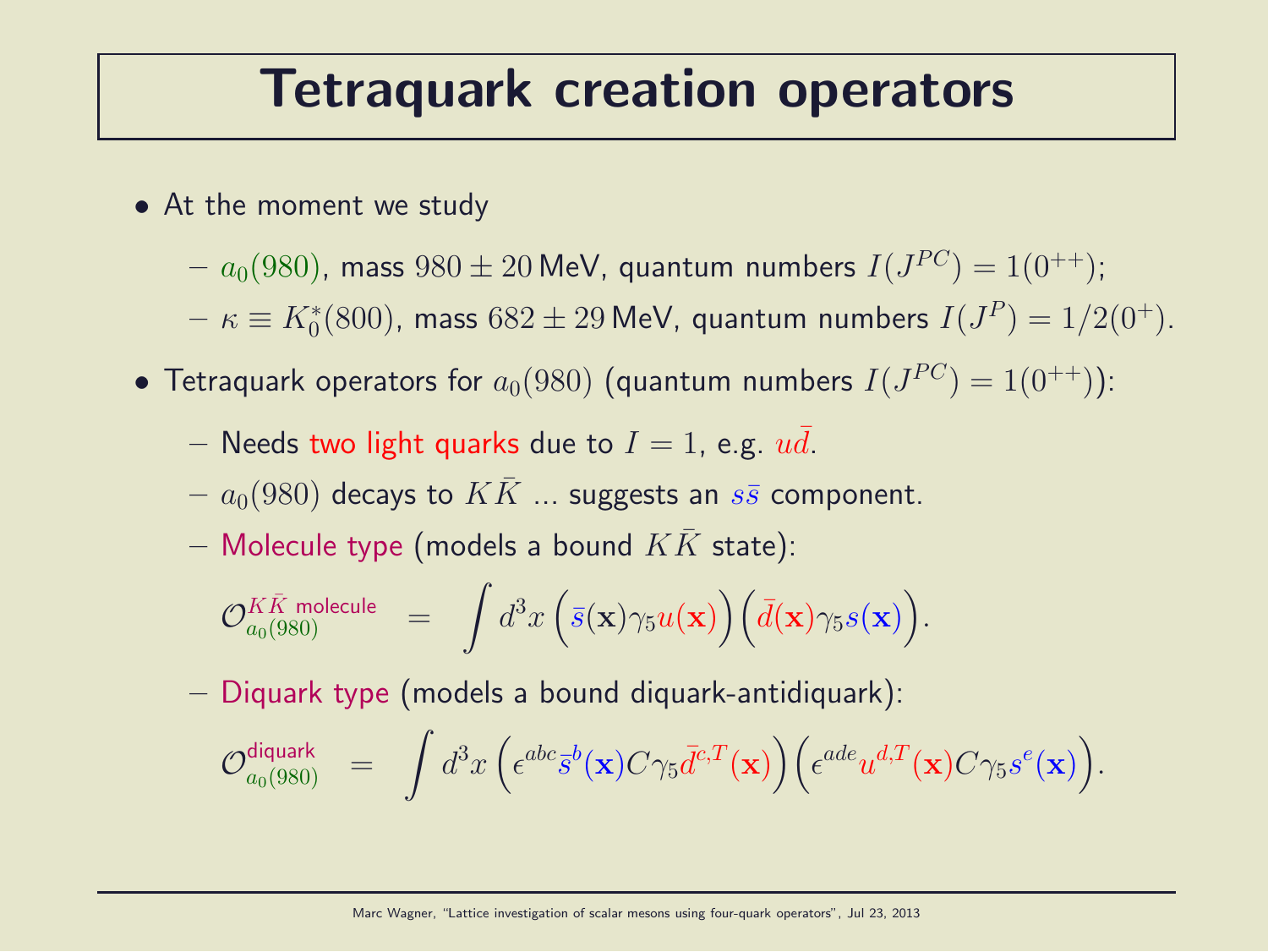## Lattice QCD (1)

- Goal: compute correlation functions  $C(T)$  of the discussed tetraquark creation operators (corresponding hadron masses can directly be read off from their exponential decays).
- Use the path integral formulation of QCD,

$$
\mathcal{C}(t) = \langle \Omega | \left( \mathcal{O}(\mathbf{x}, t) \right)^{\dagger} \mathcal{O}(\mathbf{x}, 0) | \Omega \rangle =
$$
  
= 
$$
\frac{1}{Z} \int \left( \prod_{f} D\psi^{(f)} D\bar{\psi}^{(f)} \right) DA_{\mu} \left( \mathcal{O}(\mathbf{x}, t) \right)^{\dagger} \mathcal{O}(\mathbf{x}, 0) e^{-S[\psi^{(f)}, \bar{\psi}^{(f)}, A_{\mu}]}.
$$

- $|\Omega\rangle$ : ground state/vacuum.
- $(\mathcal{O}(\mathbf{x}, t))^{\dagger} \mathcal{O}(\mathbf{x}, 0)$ : function of the quark and gluon fields (cf. previous slides).
- $\int (\prod_f D \psi^{(f)} \, D \bar \psi^{(f)} ) D A_\mu$ : integral over all possible quark and gluon field configurations  $\psi^{(f)}(\mathbf{x},t)$  and  $A_{\mu}(\mathbf{x},t).$
- $e^{-S[x]}.$  weight factor containing the QCD action.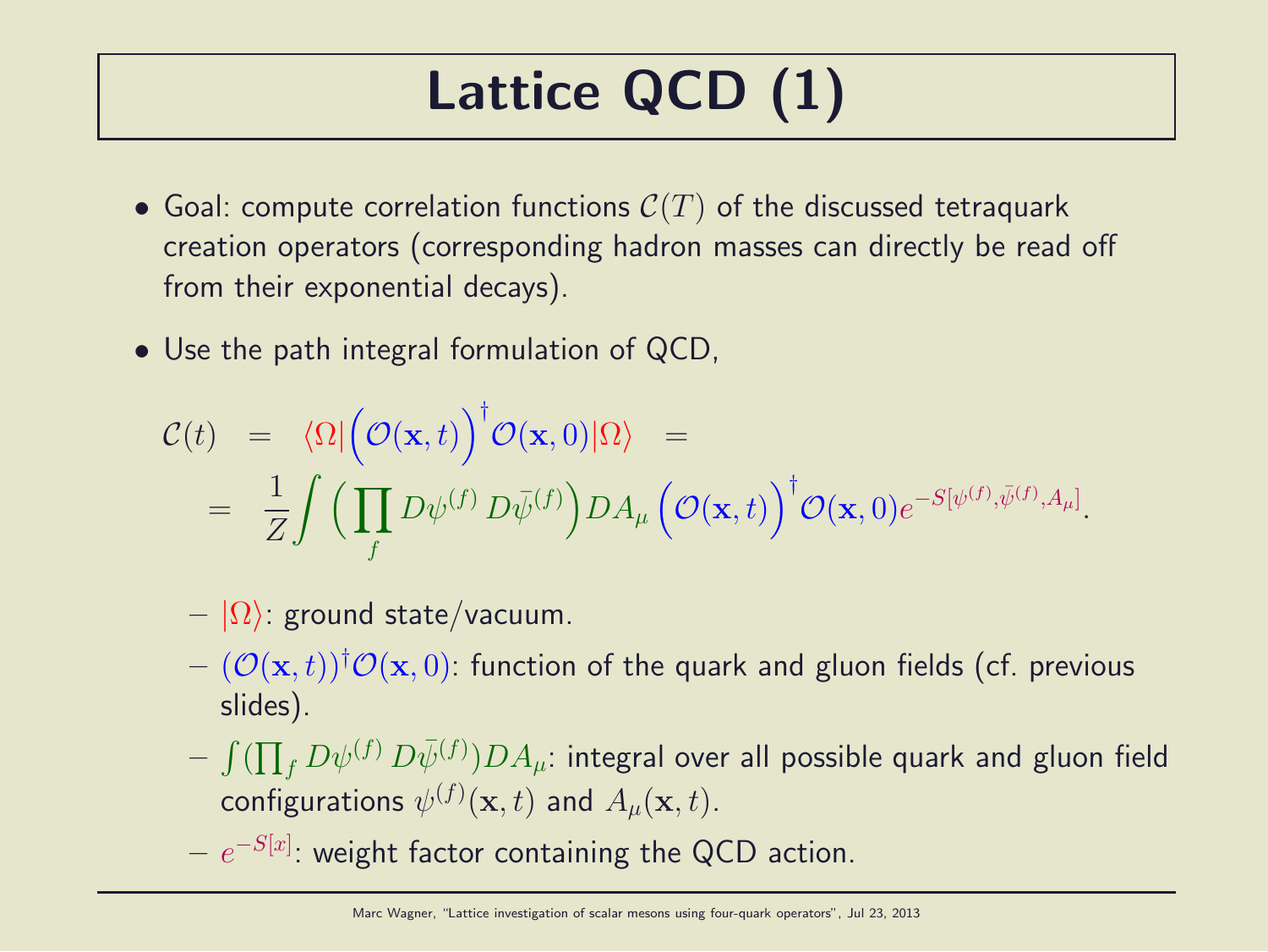## Lattice QCD (2)

- Numerical implementation of the path integral formalism in QCD:
	- Discretize spacetime with sufficiently small lattice spacing  $a \approx 0.05$  fm.  $0.10$  fm
		- $\rightarrow$  "continuum physics".
	- "Make spacetime periodic" with sufficiently large extension  $L \approx 2.0$  fm . . . 4.0 fm (4-dimensional torus)

 $\rightarrow$  "no finite size effects".

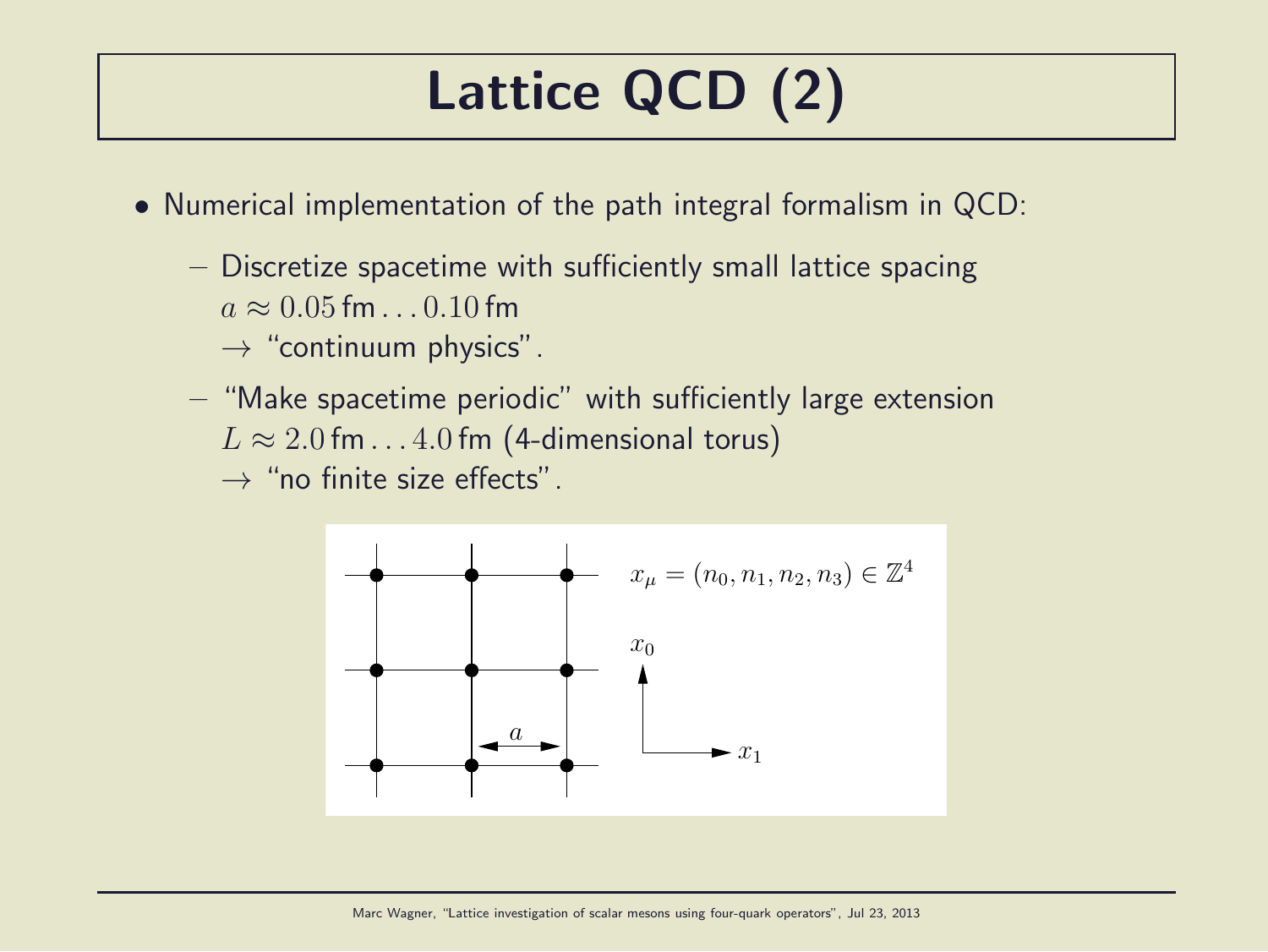## Lattice QCD (3)

- Numerical implementation of the path integral formalism in QCD:
	- After discretization the path integral becomes an ordinary multidimensional integral:

$$
\int D\psi \, D\bar{\psi} \, DA \, \ldots \quad \rightarrow \quad \prod_{x_{\mu}} \Big( \int d\psi(x_{\mu}) \, d\bar{\psi}(x_{\mu}) \, dU(x_{\mu}) \Big) \, \ldots
$$

- Typical present-day dimensionality of a discretized QCD path integral:  $* \; x_{\mu}$ :  $32^4 \approx 10^6$  lattice sites.
	- $*\,\,\psi=\psi_A^{a,(f)}$  $A^{a,(J)}$ :  $24$  quark degrees of freedom for every flavor  $(x2$  particle/antiparticle,  $x3$  color,  $x4$  spin), 2 flavors.
	- $* U = U_{\mu}^{ab}$  $\mathcal{P}_{\mu}^{ab}\colon 32$  gluon degrees of freedom  $(\times 8$  color,  $\times 4$  spin).
	- $*$  In total:  $32^4 \times (2 \times 24 + 32) \approx$   $\bf 83 \times 10^6$  dimensional integral.
	- $\rightarrow$  standard approaches for numerical integration not applicable
	- $\rightarrow$  sophisticated algorithms mandatory (stochastic integration techniques, so-called Monte-Carlo algorithms).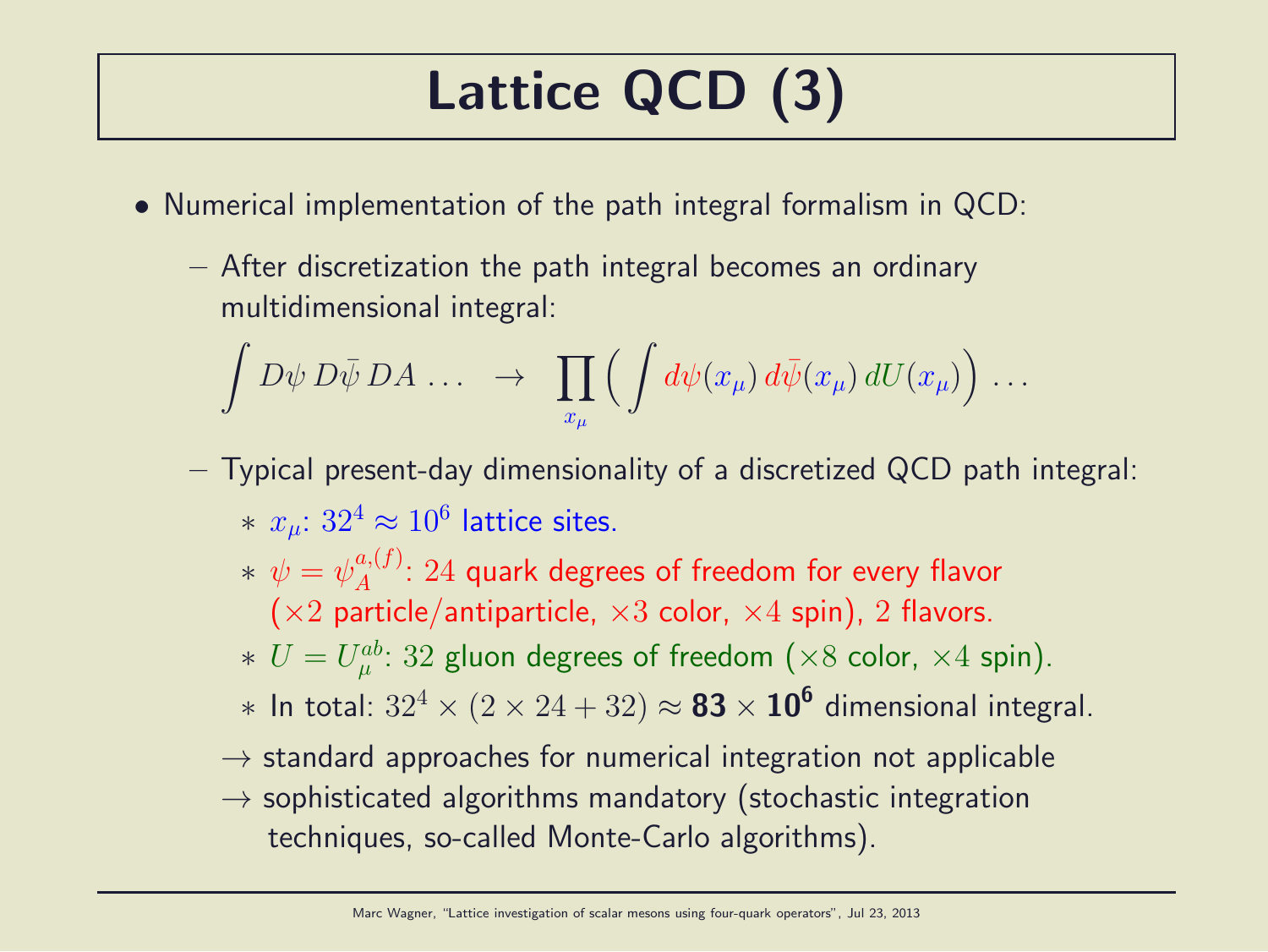### Lattice setup (1)

- Gauge link configurations generated by ETMC.
- 2+1+1 dynamical quark flavors, i.e.  $u, d, s$  and  $c$  sea quarks.
- Lattice spacing  $a = 0.086$  fm (rather fine, computations at even finer lattice spacings planned).
- Various lattice volumes:

– ...

- $-$  Small volume  $L^{3}\times T=20^{3}\times 48$  lattice sites, spatial extension  $1.73\,\mathrm{fm}$  $\rightarrow$  rather easy to identify momentum excitations. (Most of the numerical results shown in the following were obtained with this volume.)
- $-$  Large volume  $L^{3}\times T=32^{3}\times 64$  lattice sites, spatial extension  $2.75\,\mathrm{fm}$  $\rightarrow$  less finite size effects.
- Different volumes needed to study resonances in a rigorous way. (Not done yet ... will be one of our next steps.)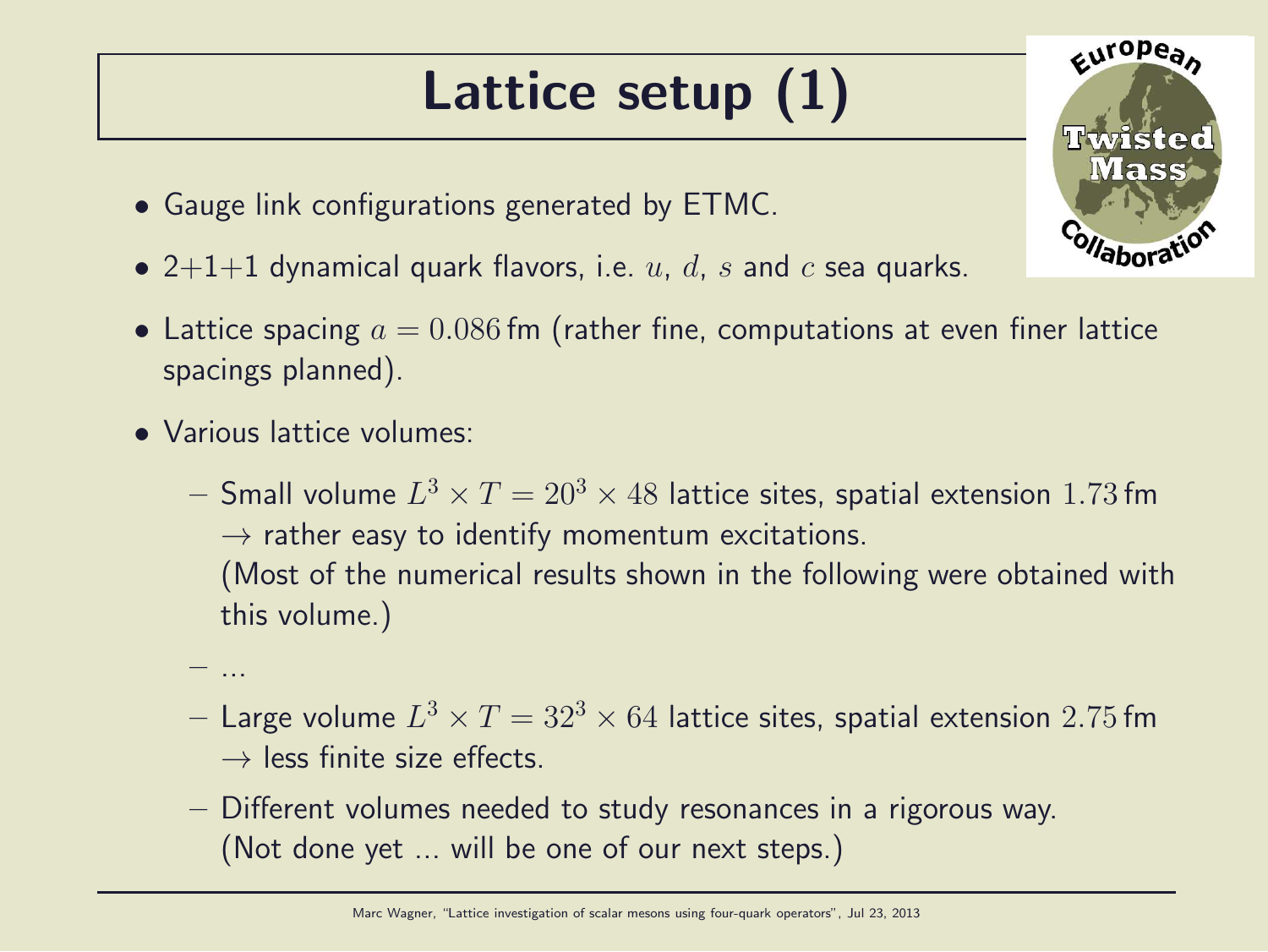### Lattice setup (2)

• Various light  $u/d$  quark masses, corresponding pion masses  $m_{PS} \approx 280...460$  MeV (physical light  $u/d$  quark masses  $[m_{PS} = m_{\pi} \approx 140 \text{ MeV}]$  are technically extremely challenging; because of that in lattice QCD one usually studies several heavier quark masses and extrapolates to the "physical point").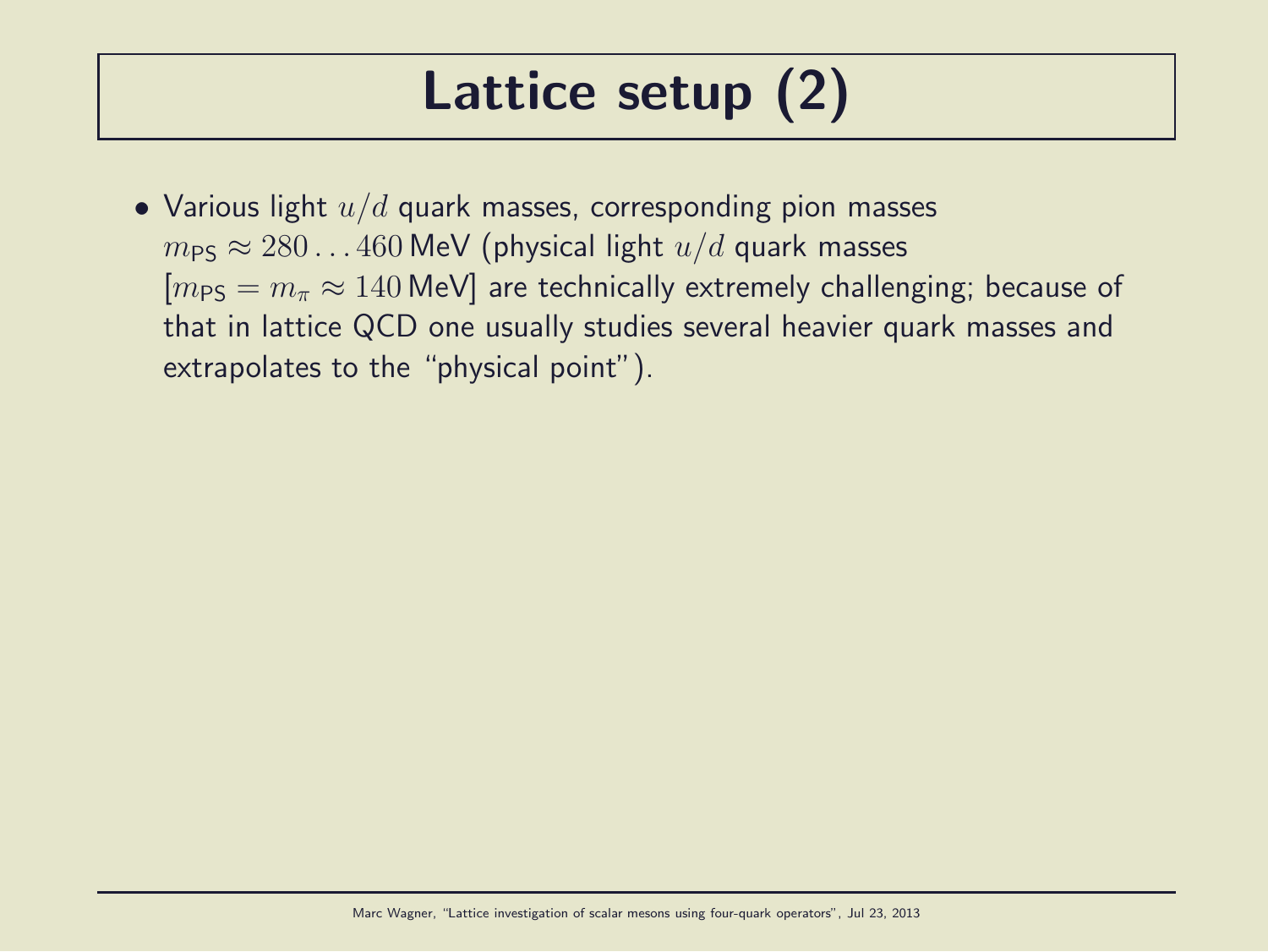## Numerical results  $a_0(980)$  (1)

• Effective mass, molecule type operator:

$$
\mathcal{O}_{a_0(980)}^{K\bar{K} \text{ molecule}} \quad = \quad \sum_{\mathbf{x}} \Big( \bar{s}(\mathbf{x}) \gamma_5 u(\mathbf{x}) \Big) \Big( \bar{d}(\mathbf{x}) \gamma_5 s(\mathbf{x}) \Big).
$$

- The effective mass plateaux indicates a state, which is roughly consistent with the experimentally measured  $a_0(980)$  mass  $980 \pm 20$  MeV.
- Conclusion:  $a_0(980)$  is a tetraquark state of  $KK$  molecule type ...?

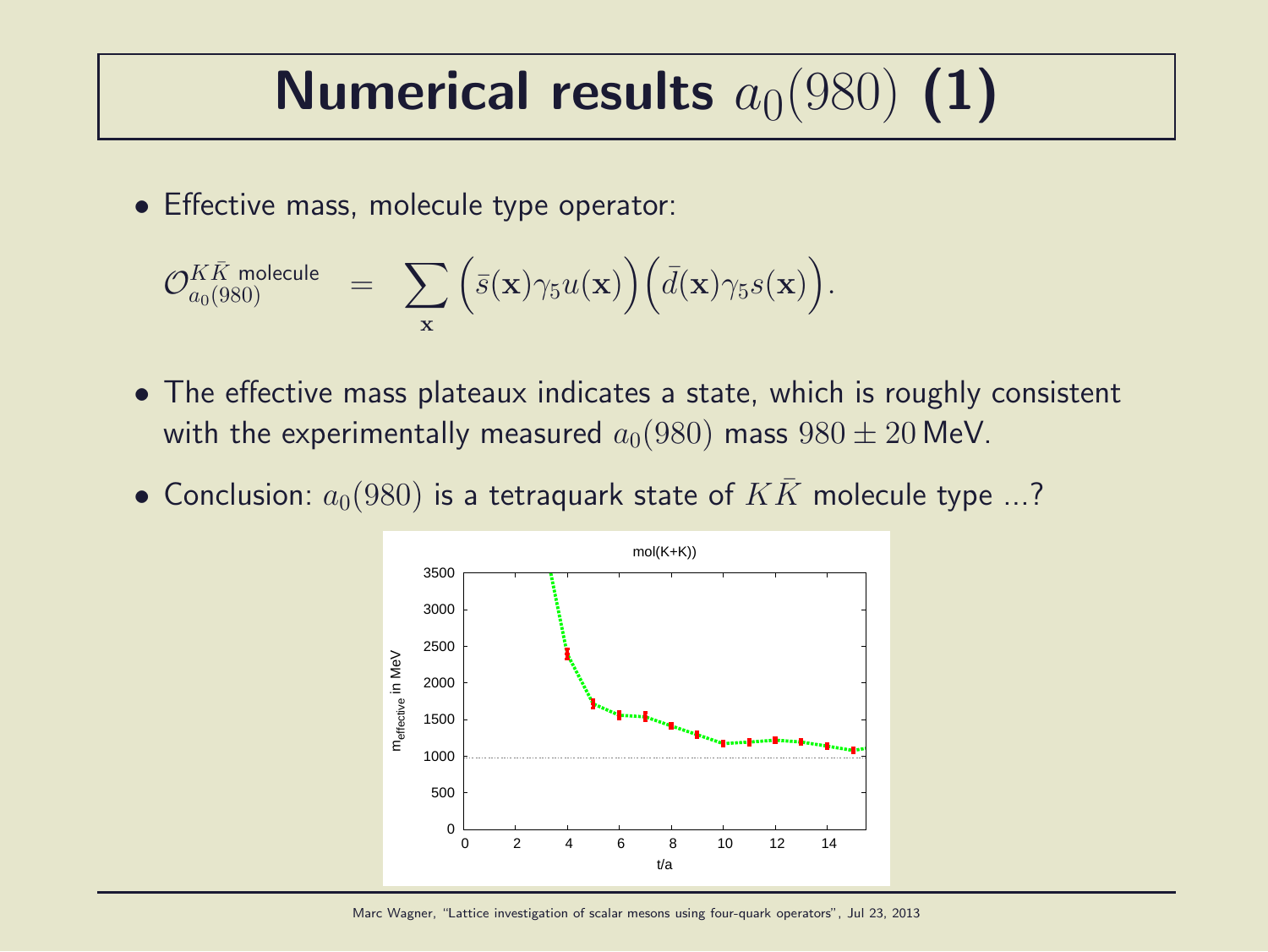## Numerical results  $a_0(980)$  (2)

• Effective mass, diquark type operator:

$$
\mathcal{O}_{a_0(980)}^{\text{diquark}} = \sum_{\mathbf{x}} \Big( \epsilon^{abc} \bar{s}^b(\mathbf{x}) C \gamma_5 \bar{d}^{c,T}(\mathbf{x}) \Big) \Big( \epsilon^{ade} u^{d,T}(\mathbf{x}) C \gamma_5 s^e(\mathbf{x}) \Big).
$$

- The effective mass plateaux indicates a state, which is roughly consistent with the experimentally measured  $a_0(980)$  mass  $980 \pm 20$  MeV.
- Conclusion:  $a_0(980)$  is a tetraguark state of diquark type ...? Or a mixture of  $K\bar{K}$  molecule and a diquark-antidiquark pair?

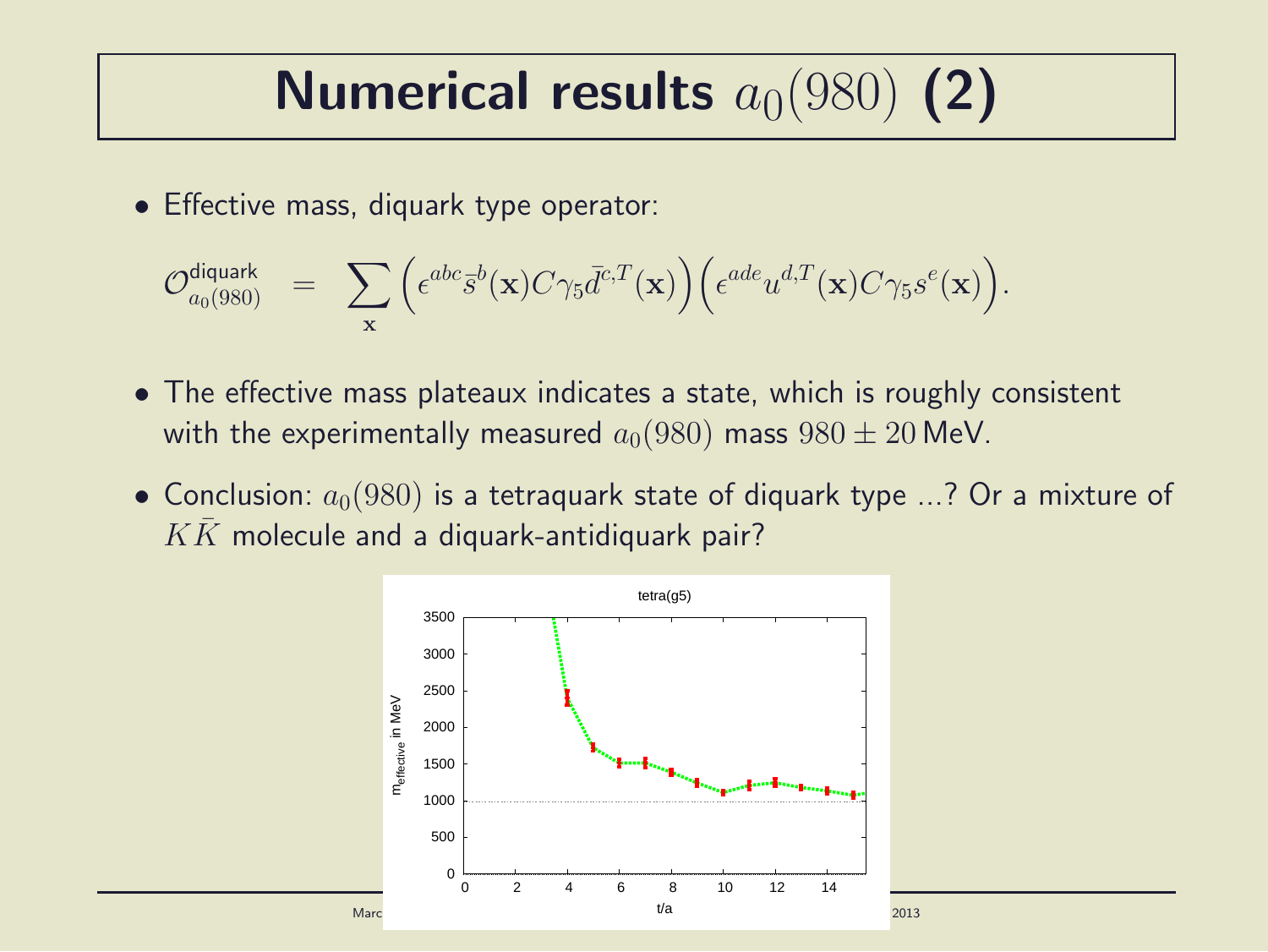# Numerical results  $a_0(980)$  (3)

• Study both operators at the same time, extract the two lowest energy eigenstates by diagonalizing a  $2 \times 2$  correlation matrix ("generalized eigenvalue problem"):

$$
\mathcal{O}_{a_0(980)}^{K\bar{K} \text{ molecule}} = \sum_{\mathbf{x}} (\bar{s}(\mathbf{x}) \gamma_5 u(\mathbf{x})) (\bar{d}(\mathbf{x}) \gamma_5 s(\mathbf{x}))
$$
  

$$
\mathcal{O}_{a_0(980)}^{\text{diquark}} = \sum_{\mathbf{x}} (\epsilon^{abc} \bar{s}^b(\mathbf{x}) C \gamma_5 \bar{d}^{c,T}(\mathbf{x})) (\epsilon^{ade} u^{d,T}(\mathbf{x}) C \gamma_5 s^e(\mathbf{x})).
$$

• Now two orthogonal states roughly consistent with the experimentally measured  $a_0(980)$  mass  $980 \pm 20$  MeV ...?

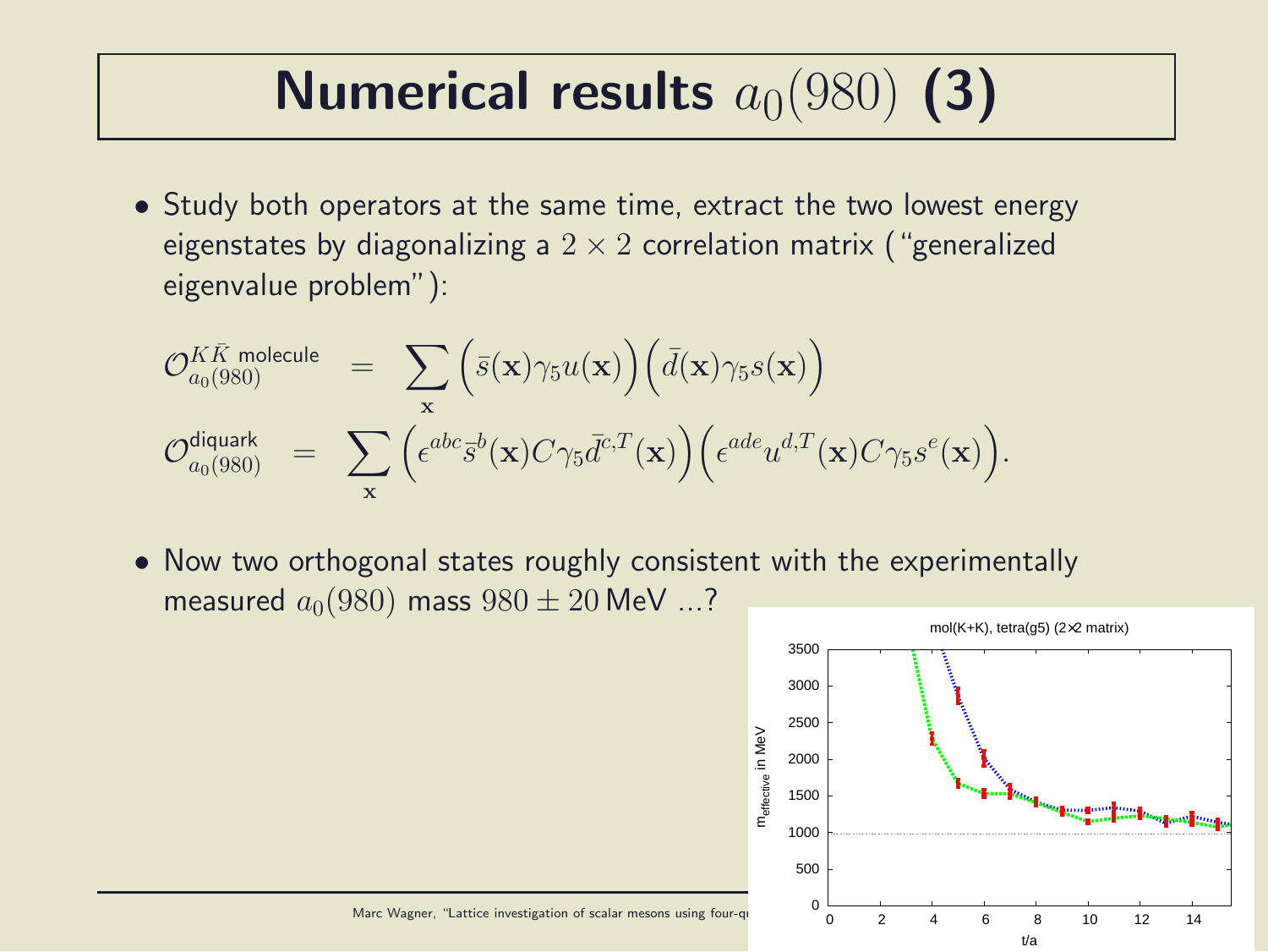#### Two-particle creation operators (1)

• Explanation: there are two-particle states, which have the same quantum numbers as  $a_0(980)$ ,  $I(J^{PC}) = 1(0^{++})$ ,

$$
- K + \bar{K} \ (m(K) \approx 500 \text{ MeV}),
$$

 $-\eta_s + \pi$   $(m(\eta_s \equiv \bar{s}\gamma_5 s) \approx 700$  MeV,  $m(\pi) \approx 300$  MeV in our lattice setup),

which are both around the expected  $a_0(980)$  mass  $980 \pm 20$  MeV.

- What we have seen in the previous plots might actually be two-particle states (our operators are of tetraquark type, but they nevertheless generate overlap [possibly small, but certainly not vanishing] to two-particle states).
- To determine, whether there is a bound  $a_0(980)$  tetraquark state, we need to resolve the above listed two-particle states  $K + \bar{K}$  and  $\eta_s + \pi$  and check, whether there is an additional 3rd state in the mass region around  $980 \pm 20$  MeV; to this end we need operators of two-particle type.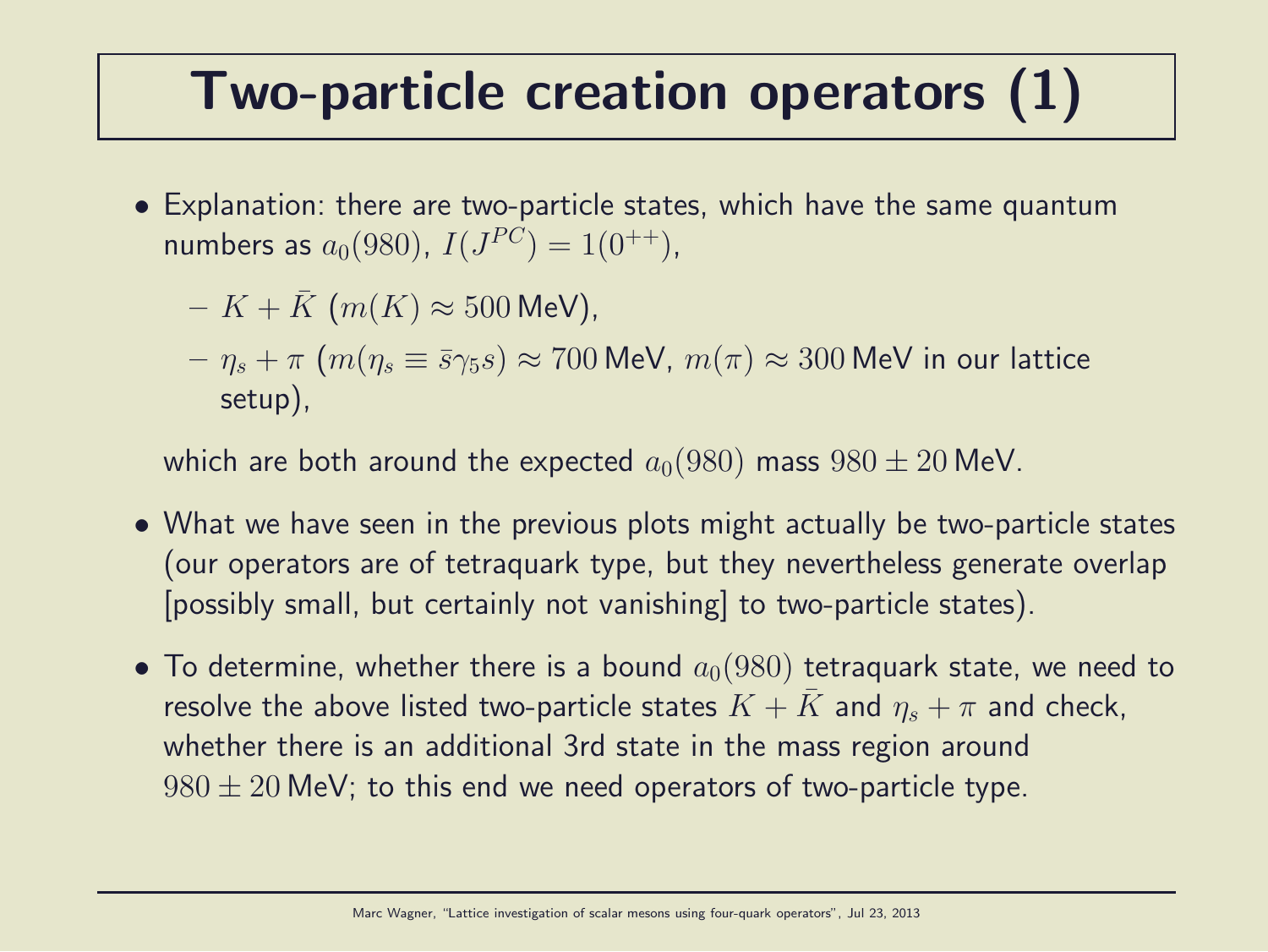#### Two-particle creation operators (2)

 $\bullet$  Two-particle operators with quantum numbers  $I(J^{PC})=1(0^{++})$ :

$$
-\text{ Two-particle } K+\bar{K} \text{ type:}\\ \mathcal{O}^{K+\bar{K} \text{ two-particle}}_{a_0(980)}\ =\ \Big(\sum_{\mathbf{x}}\bar{s}(\mathbf{x})\gamma_5u(\mathbf{x})\Big)\Big(\sum_{\mathbf{y}}\bar{d}(\mathbf{y})\gamma_5s(\mathbf{y})\Big).
$$

- Two-particle 
$$
\eta_s + \pi
$$
 type:

$$
\mathcal{O}_{a_0(980)}^{\eta_s + \pi\;\text{two-particle}}\quad = \quad \Big(\sum_{\mathbf{x}}\bar{s}(\mathbf{x})\gamma_5 s(\mathbf{x})\Big)\Big(\sum_{\mathbf{y}}\bar{d}(\mathbf{y})\gamma_5 u(\mathbf{y})\Big).
$$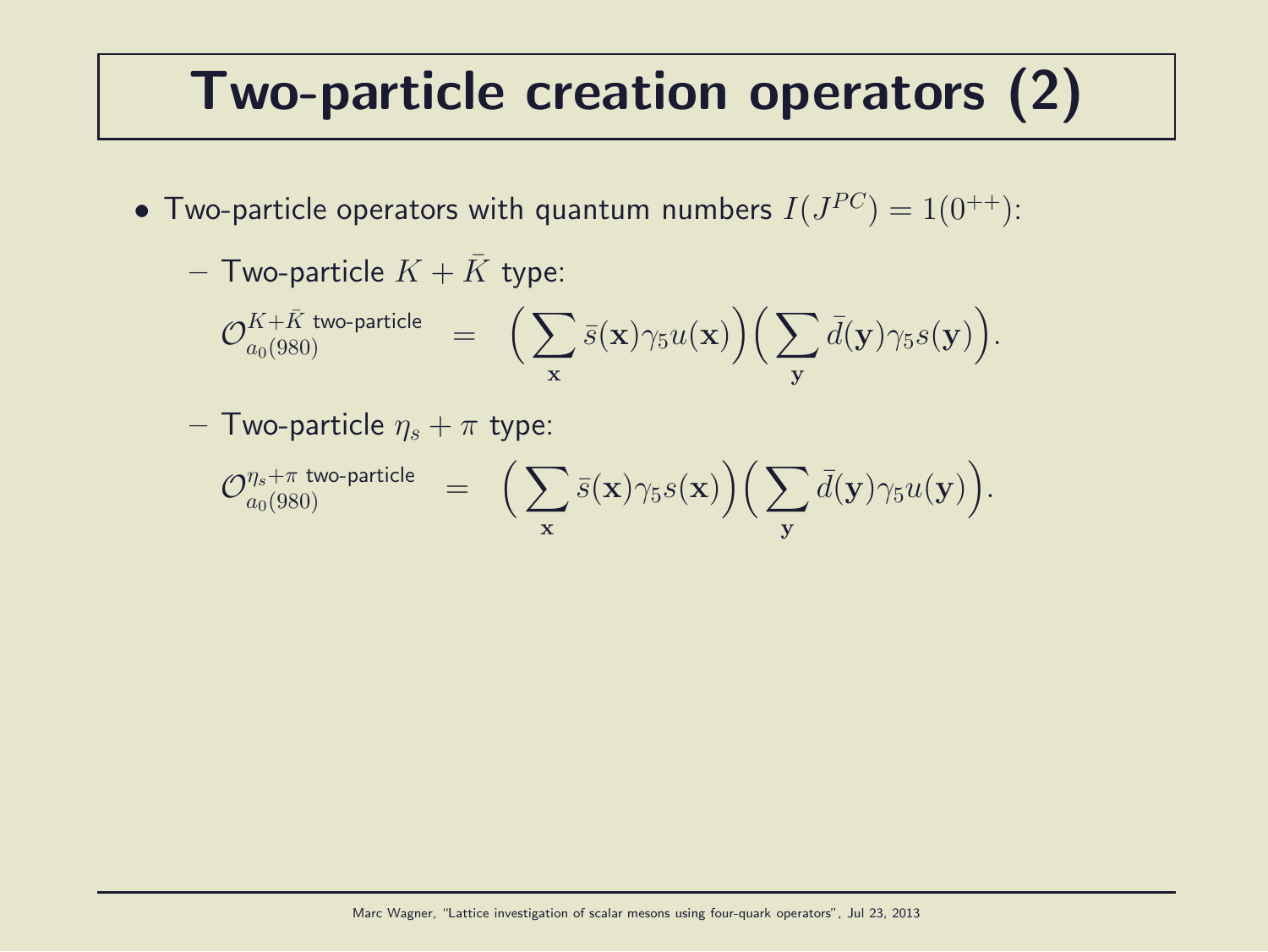## Numerical results  $a_0(980)$  (4)

- Study all four operators  $(KK)$  molecule, diquark,  $K + K$  two particle,  $\eta_s + \pi$ two particle) at the same time, extract the four lowest energy eigenstates by diagonalizing a  $4 \times 4$  correlation matrix (left plot).
	- $-$  Still only two low lying states around  $980 \pm 20$  MeV, the 2nd and 3rd excitation are  $\approx 750$  MeV heavier.
	- The signal of the low lying states is of much better quality than before (when we only considered tetraquark operators)
		- $\rightarrow$  suggests that the observed low lying states have much better overlap to the two-particle operators and are most likely of two-particle type.

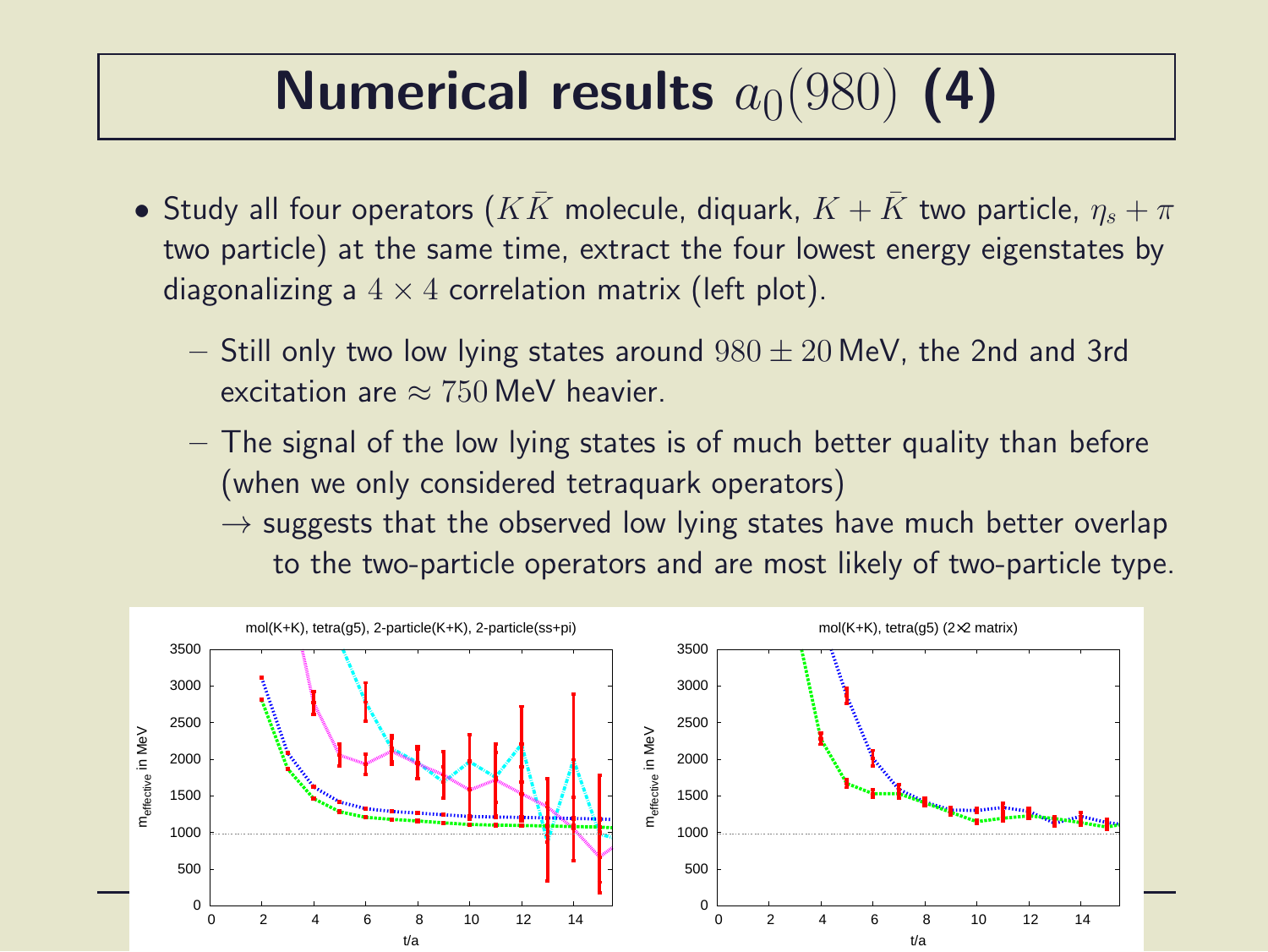# Numerical results  $a_0(980)$  (5)

- When determining low lying eigenstates from a correlation matrix one does not only obtain their mass, but also information about their operator content, i.e. which percentage of which operator is present in an extracted state:
	- $\rightarrow$  The ground state is a  $\eta_s + \pi$  state (  $\gtrsim\!95\%$  two particle  $\eta_s + \pi$  content).
	- $\rightarrow$  The first excitation is a  $K + \bar{K}$  state (  ${\gtrsim}\, 95\%$  two particle  $K + \bar{K}$ content).

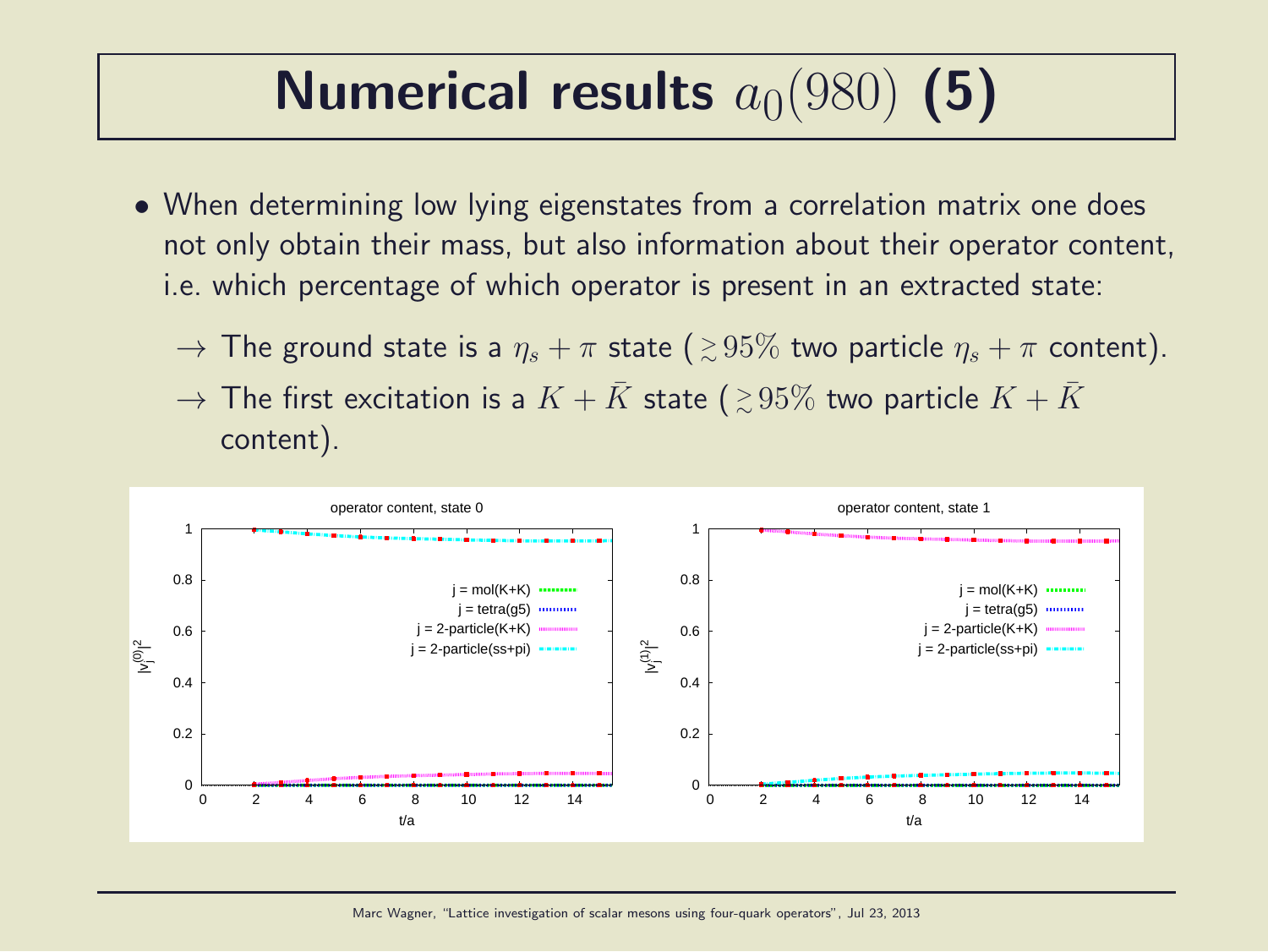# Numerical results  $a_0(980)$  (6)

- What about the 2nd and 3rd excitation? ... Are these tetraquark states? ... What is their nature?
- Two particle states with one relative quantum of momentum (one particle has momentum  $+p_{\text{min}} = +2\pi/L$  the other  $-p_{\text{min}}$ ) also have quantum numbers  $I(J^{PC})=1(0^{++})$ ; their masses can easily be estimated:
	- $-p_{\text{min}} = 2\pi/L \approx 715$  MeV (the results presented correspond to the small lattice with spatial extension  $L = 1.73$  fm);
	- $m(K(+p_{\text{min}}) + \bar{K}(-p_{\text{min}})) \approx 2\sqrt{m(K)^2 + p_{\text{min}}^2} \approx 1750 \text{ MeV};$
	- $-m(\eta_s(+p_{\sf min})+\pi(-p_{\sf min})) \approx \sqrt{m(\eta_s)^2 + p_{\sf min}^2} + \sqrt{m(\pi)^2 + p_{\sf min}^2} \approx$  $\approx 1780$  MeV:

these estimated mass values are consistent with the observed mass values of the 2nd and 3rd excitation

 $\rightarrow$  suggests to interpret these states as two-particle states.

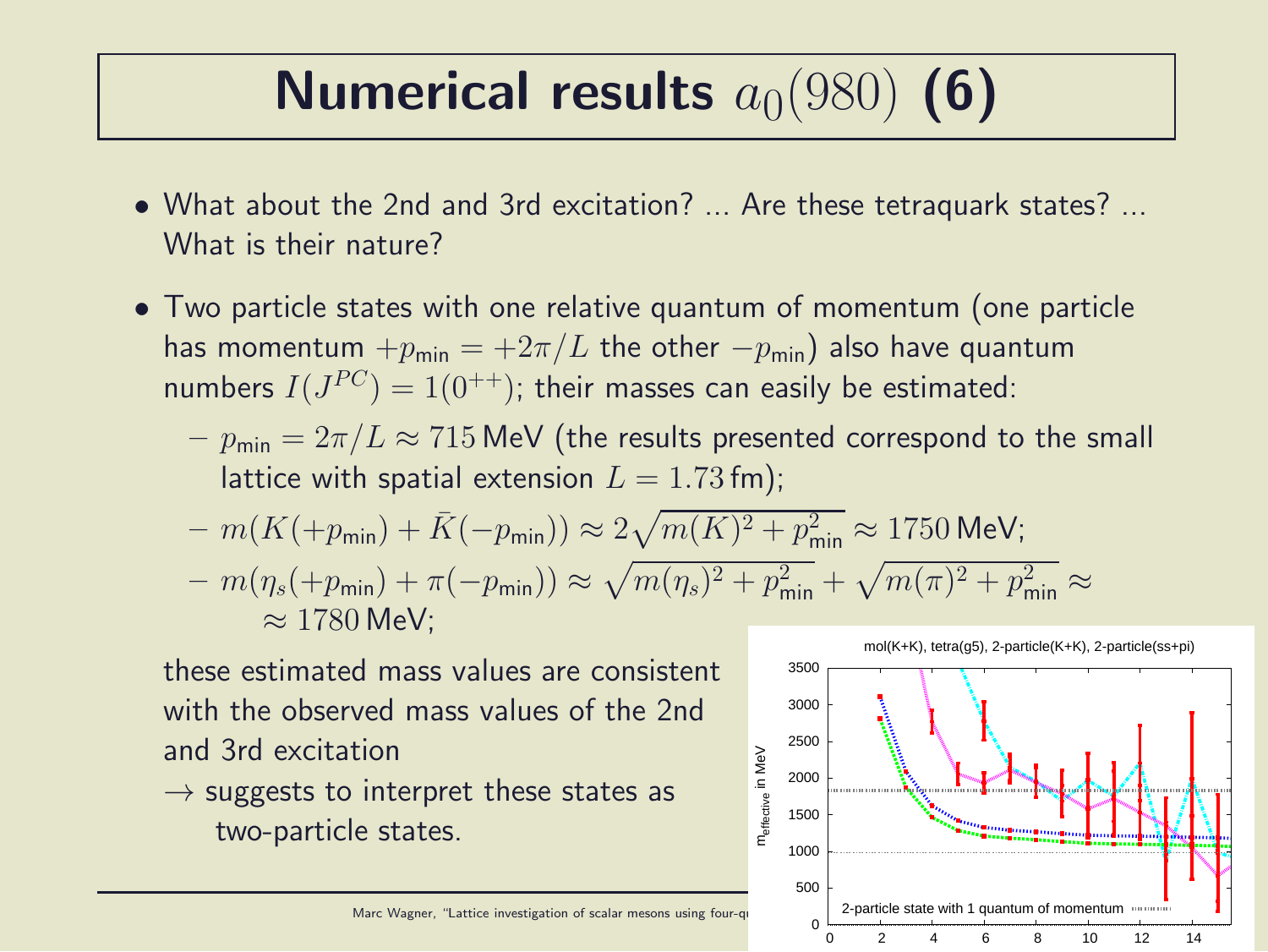# Numerical results  $a_0(980)$  (7)

- Summary regarding the presented " $a_0(980)$  results":
	- $-$  In the  $a_0(980)$  sector (quantum numbers  $I(J^{PC})= \mathbb{1}(0^{++}))$  we do not observe any low lying (mass ${\lesssim}\,1750\,\text{MeV})$  tetraquark state, even though we employed operators of tetraquark structure  $(K\bar K)$  molecule, diquark).
	- The experimentally measured mass for  $a_0(980)$  is  $980 \pm 20$  MeV.
	- Conclusion:  $a_0(980)$  does not seem to be a bound tetraquark state ... maybe an ordinary quark-antiquark state (unlikely, lattice results indicate the opposite) or a rather unstable resonance.
- Similar results for the range of light quark masses investigated  $(m_{PS} \approx 280...460 \text{ MeV}).$

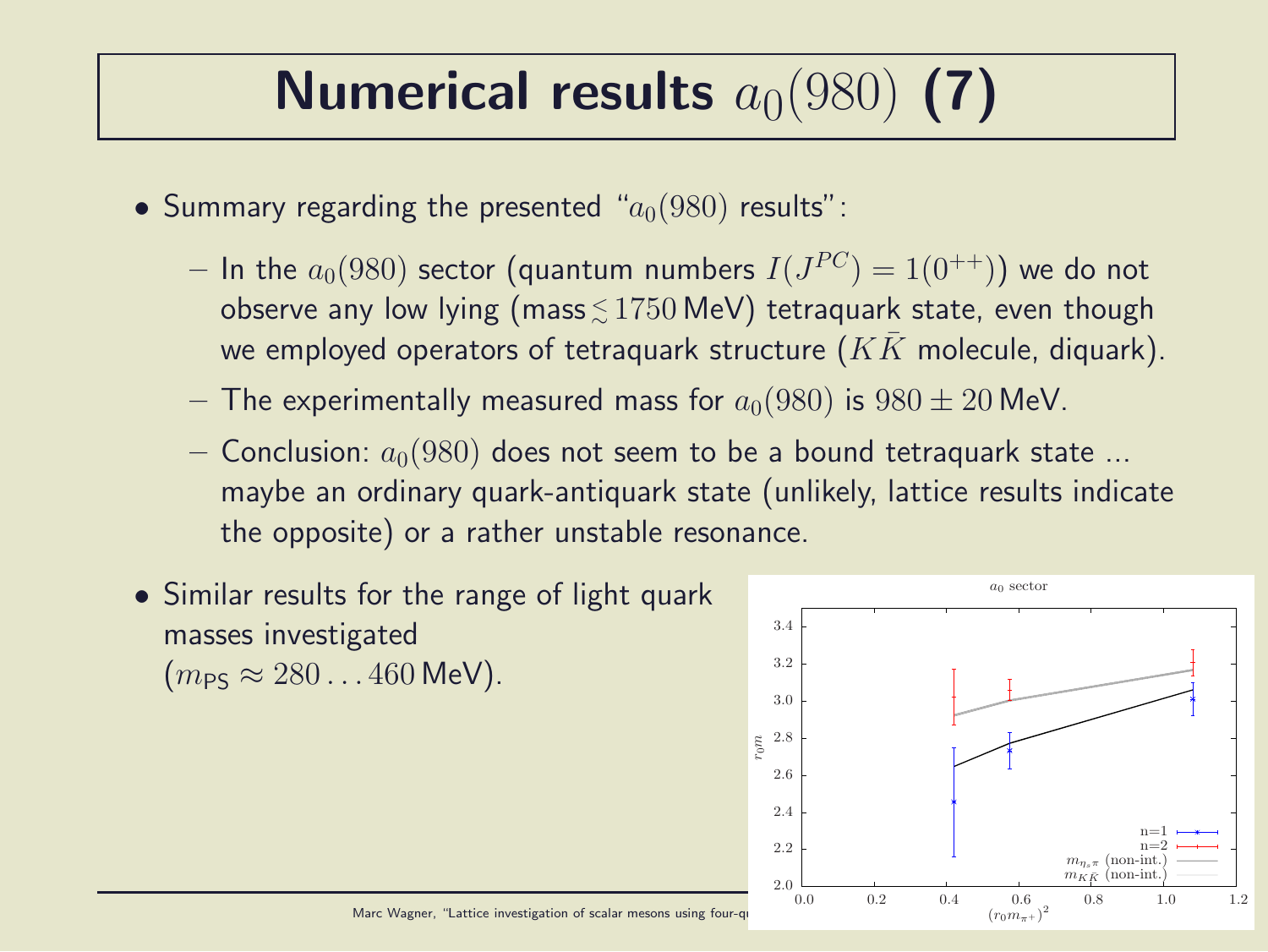#### Numerical results  $\kappa$

- $\bullet$  Tetraquark operators for  $\kappa$  (quantum numbers  $I(J^P)=1/2(0^+))$ :
	- Molecule type (models a bound  $K\pi$  state):

$$
\mathcal{O}_\kappa^{K\pi \text{ molecule}} \quad = \quad \sum_{\mathbf{x}} \Big( \bar{s}(\mathbf{x}) \gamma_5 q(\mathbf{x}) \Big) \Big( \bar{q}(\mathbf{x}) \gamma_5 u(\mathbf{x}) \Big) \quad , \quad q\bar{q} = u\bar{u} + d\bar{d}
$$

– Diquark type (models a bound diquark-antidiquark):

$$
\mathcal{O}_\kappa^{\text{diquark}} \;\; = \;\; \sum_{\mathbf{x}} \Big( \epsilon^{abc} \bar{s}^b(\mathbf{x}) C \gamma_5 \bar{q}^{c,T}(\mathbf{x}) \Big) \Big( \epsilon^{ade} q^{d,T}(\mathbf{x}) C \gamma_5 u^e(\mathbf{x}) \Big).
$$

- An analysis yields only the expected low-lying two-particle  $K + \pi$  energy levels.
- Conclusions:  $\kappa$  does not seem to be a strongly bound tetraquark state (either of molecule or of diquark type) ... maybe an ordinary quark-antiquark state (unlikely, lattice results indicate the opposite) or a rather unstable resonance.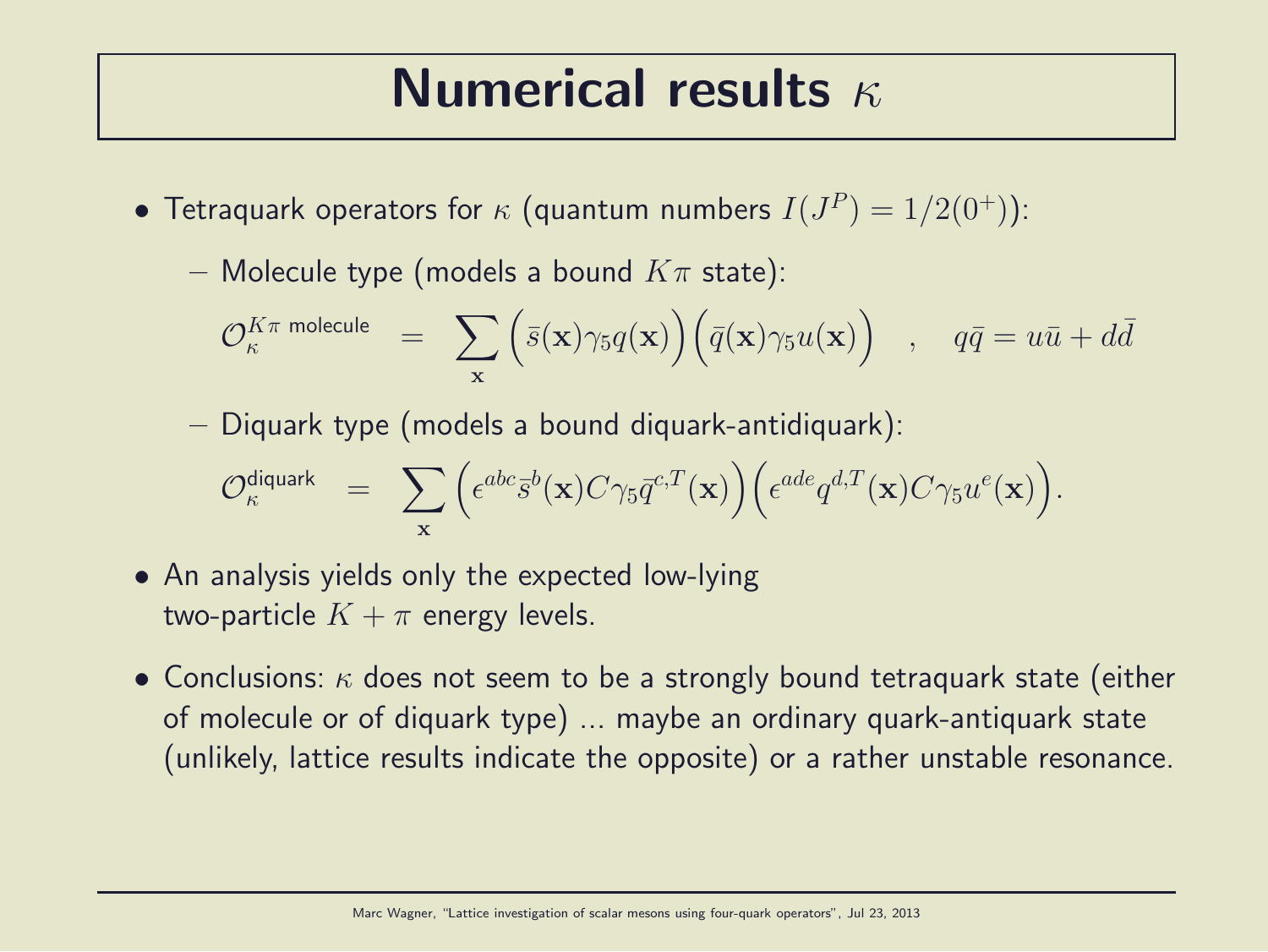#### Conflict with existing lattice results

- $\bullet$  In a similar recent lattice study of  $\sigma \equiv f_0(500)$  and  $\kappa \equiv K^*_0(800)$  bound tetraquark states have been observed in both sectors.
	- [S. Prelovsek, T. Draper, C. B. Lang, M. Limmer, K. -F. Liu, N. Mathur and D. Mohler, Phys. Rev. D 82, 094507 (2010) [arXiv:1005.0948 [hep-lat]]
- In particular for  $\kappa$  this conflict has to be resolved.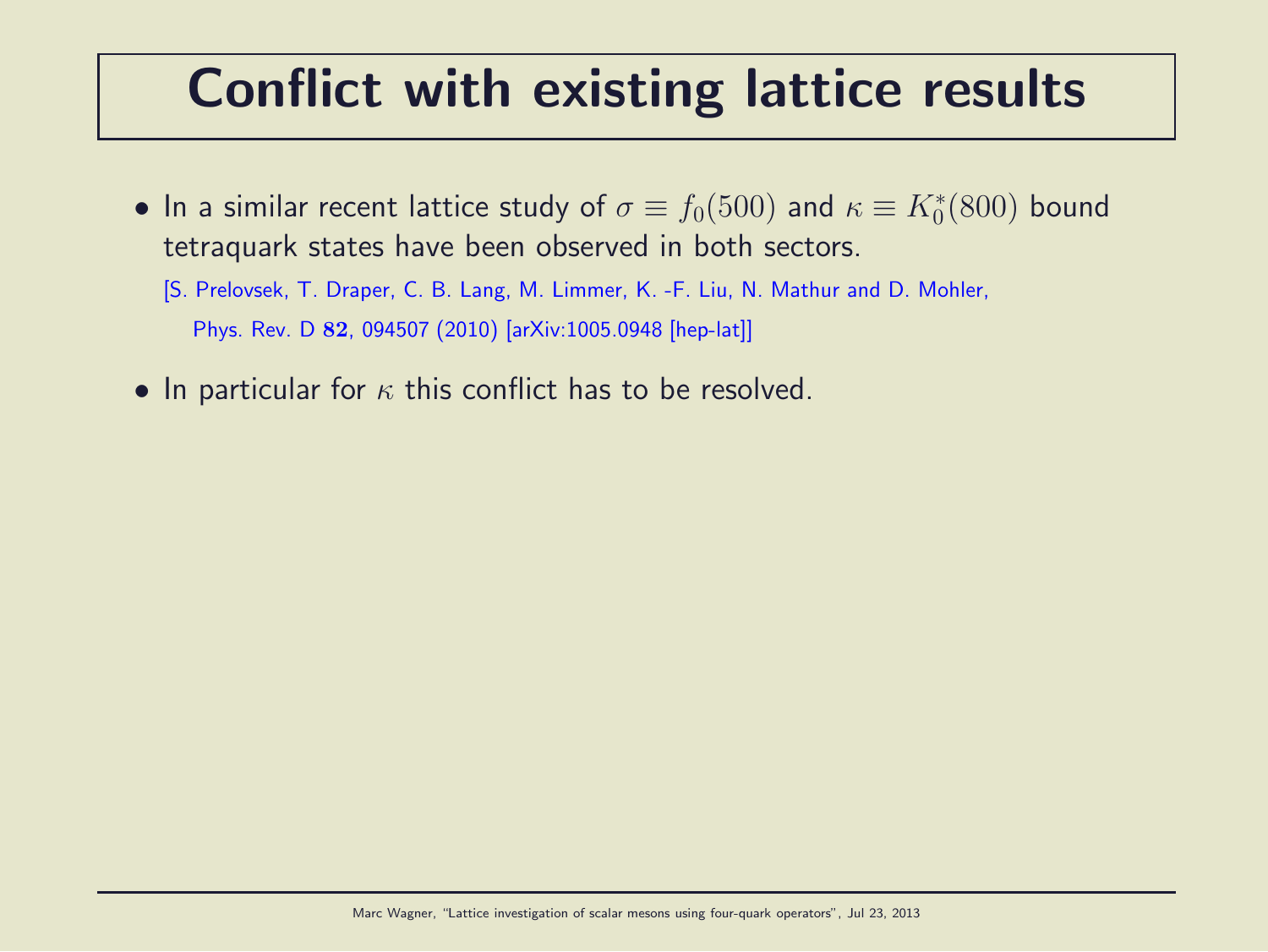## $a_0(980)$  and  $\kappa$  as resonances

- A lattice study of  $a_0(980)$  and  $\kappa$  as resonances requires rather precise computations of the masses of the two particle states  $K + K$ ,  $\eta + \pi$  and  $K + \pi$  for various spatial volumes.
- Technically very challenging.
- No results yet.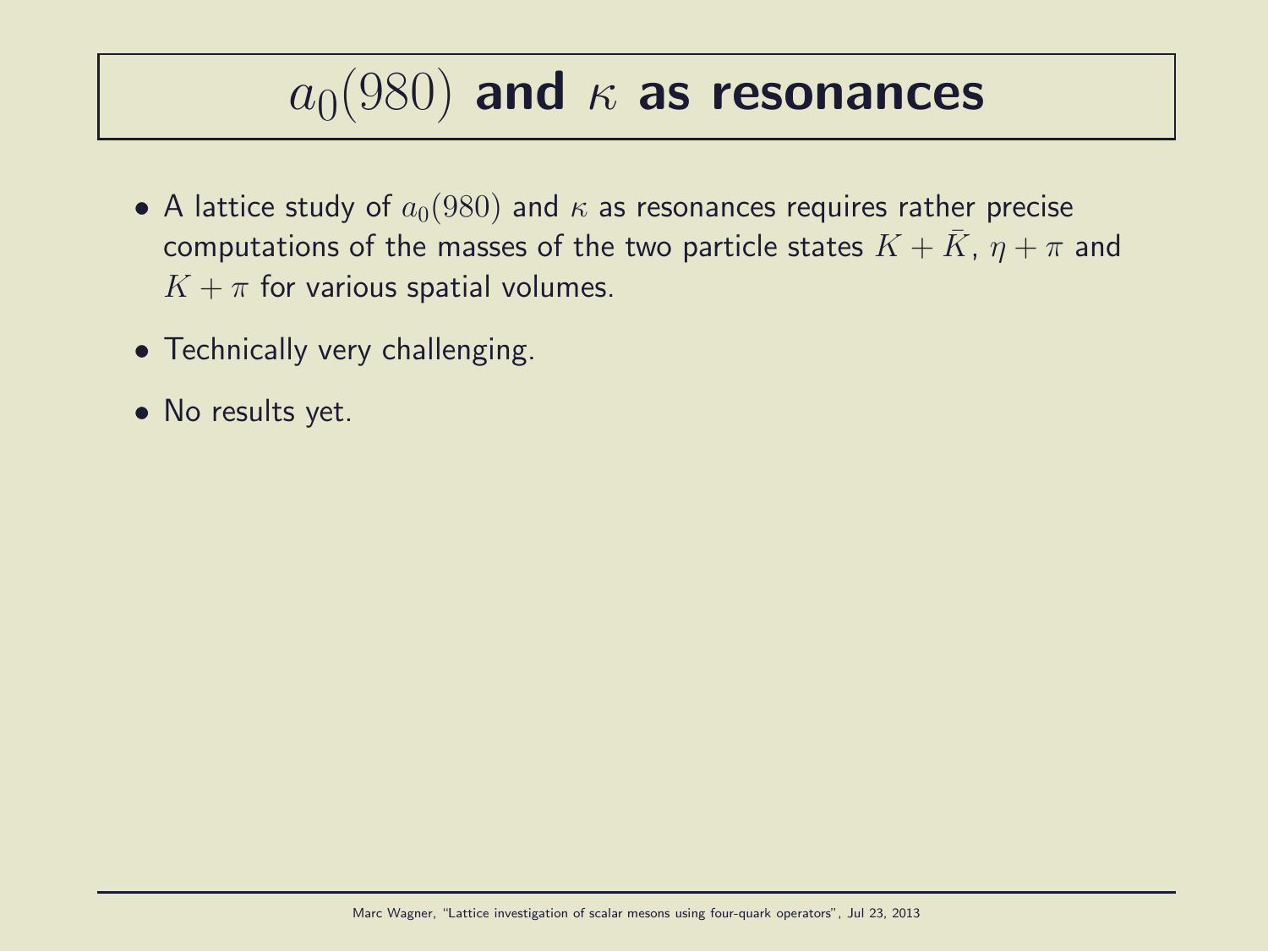### Sources of systematic error, outlook (1)

- The computations presented are technically rather challenging; there are several possible sources of systematic error, which have not yet been studied, but which need to be addressed in the future:
	- Inclusion of (singly) disconnected disconnected diagrams.
	- Include also  $q\bar{q}$  creation operators (implies singly disconnected diagrams), e.g. for  $a_0(980)$

$$
\mathcal{O}_{a_0(980)}^{q\bar{q}}\quad =\quad \sum_{\mathbf{x}} \bar{d}(\mathbf{x}) u(\mathbf{x}).
$$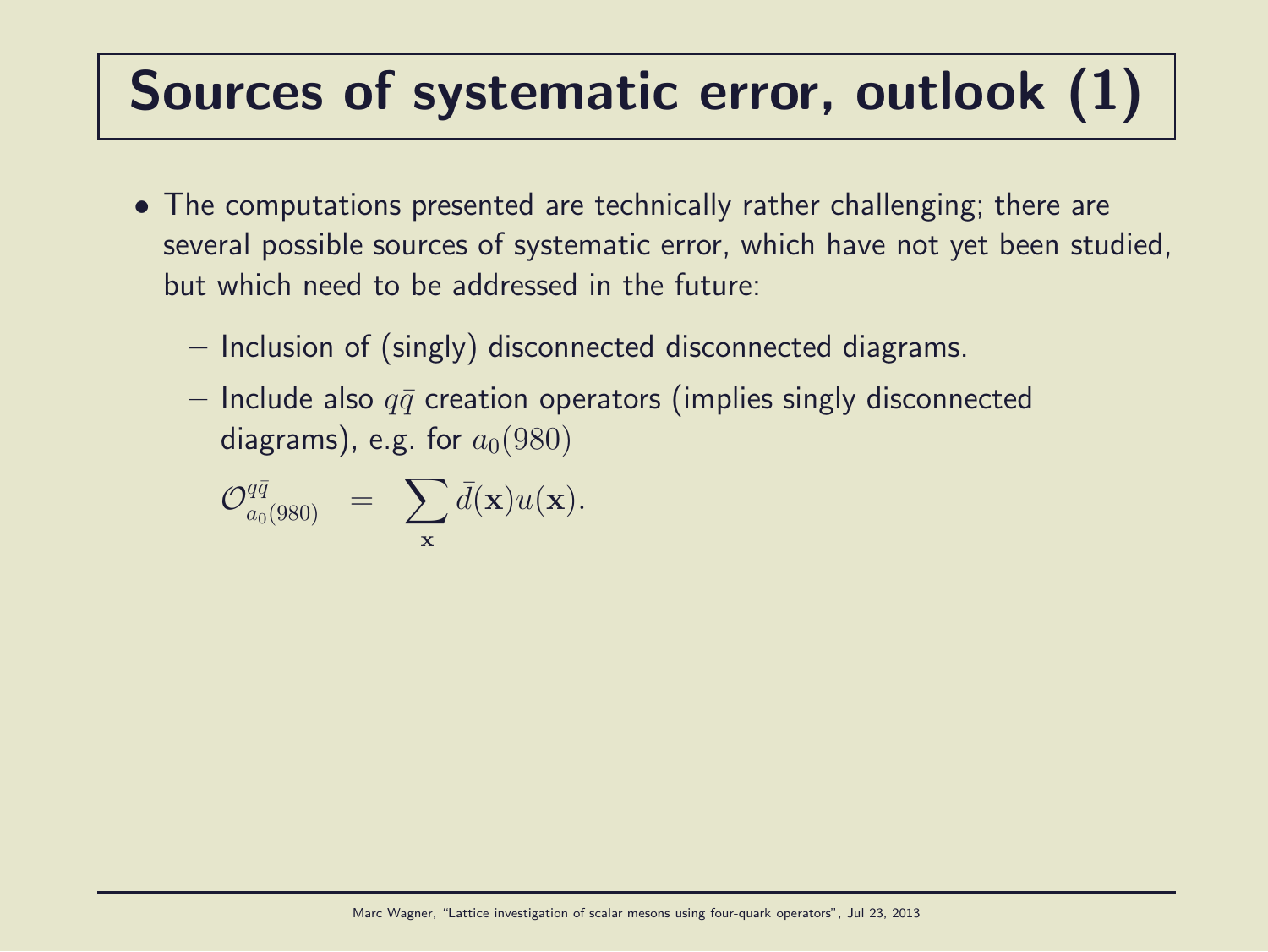### Singly disconnected diagrams

- Missing diagrams for e.g.  $a_0(980)$ ,  $\kappa$ ,  $D_{s0}^*(2317)^{\pm}$ ,  $\dots$
- Blue and red lines represent quark propagators:
	- Blue: point-to-all propagators applicable.
	- $-$  Red: due to  $\sum_{\mathbf{x}^{\prime}}$  all-to-all propagators needed.
	- All-to-all propagators can only be estimated stochastically; using several stochastic all-to-all propagators results in a poor signal-to-noise ratio.  $\rightarrow$  combine three point-to-all (blue) and one stochastic all-to-all (red) propagator.



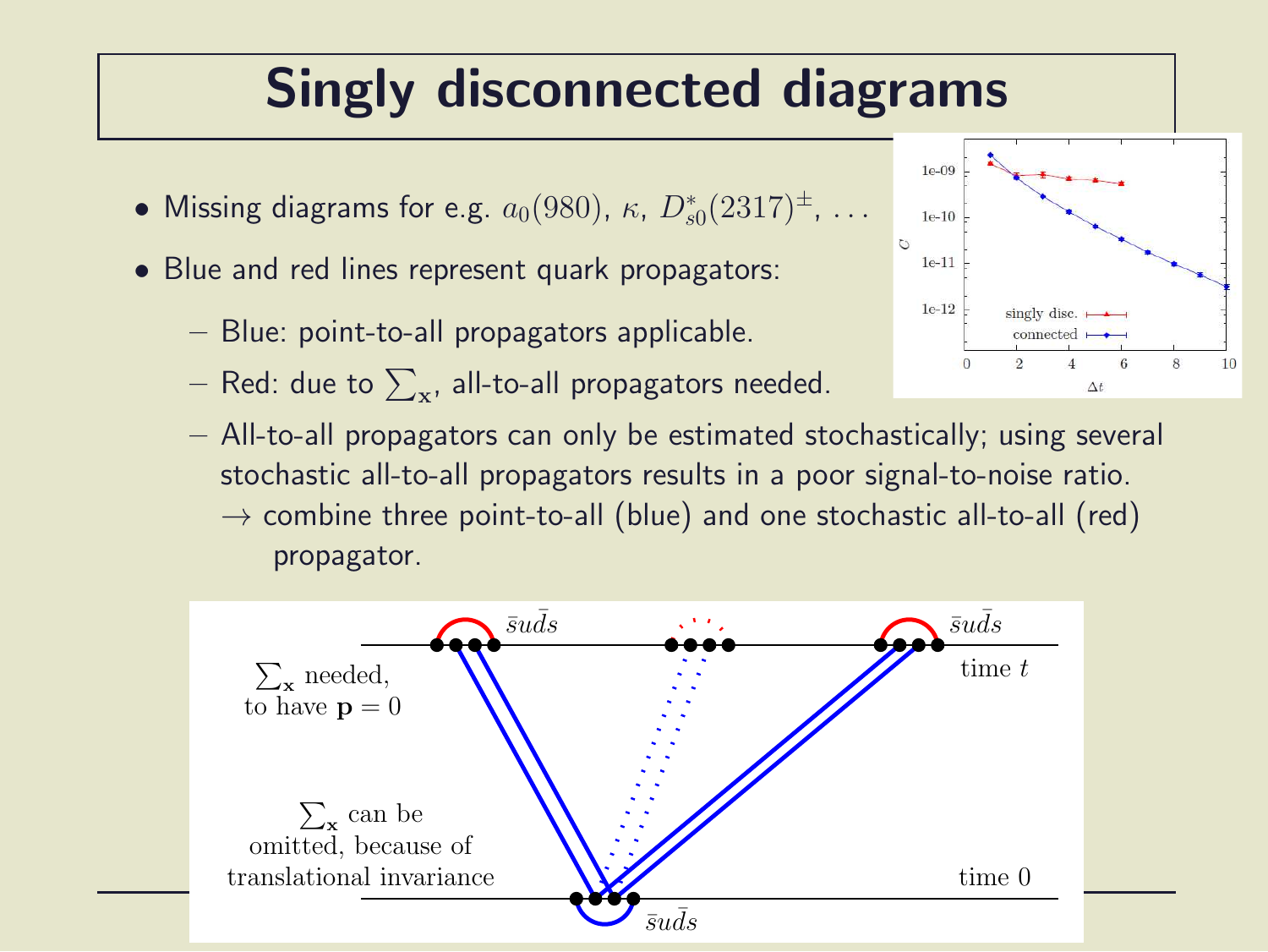### Sources of systematic error, outlook (2)

- Continuum limit (at the moment only a single value of the lattice spacing,  $a = 0.086$  fm, has been considered).
- Finite volume studies (extrapolate the here presented results to infinite spatial volume, determine resonance properties).
- The techniques and codes developed can be used with only minor modifications to study other tetraquark candidates, e.g.
	- $-\sigma \equiv f_0(500), f_0(980),$
	- $-D_{s0}^*(2317)^{\pm}, D_{s1}(2460)^{\pm},$
	- charmonium states  $X(3872)$ ,  $Z(4430)^{\pm}$ ,  $Z(4050)^{\pm}$ ,  $Z(4250)^{\pm}$ , ...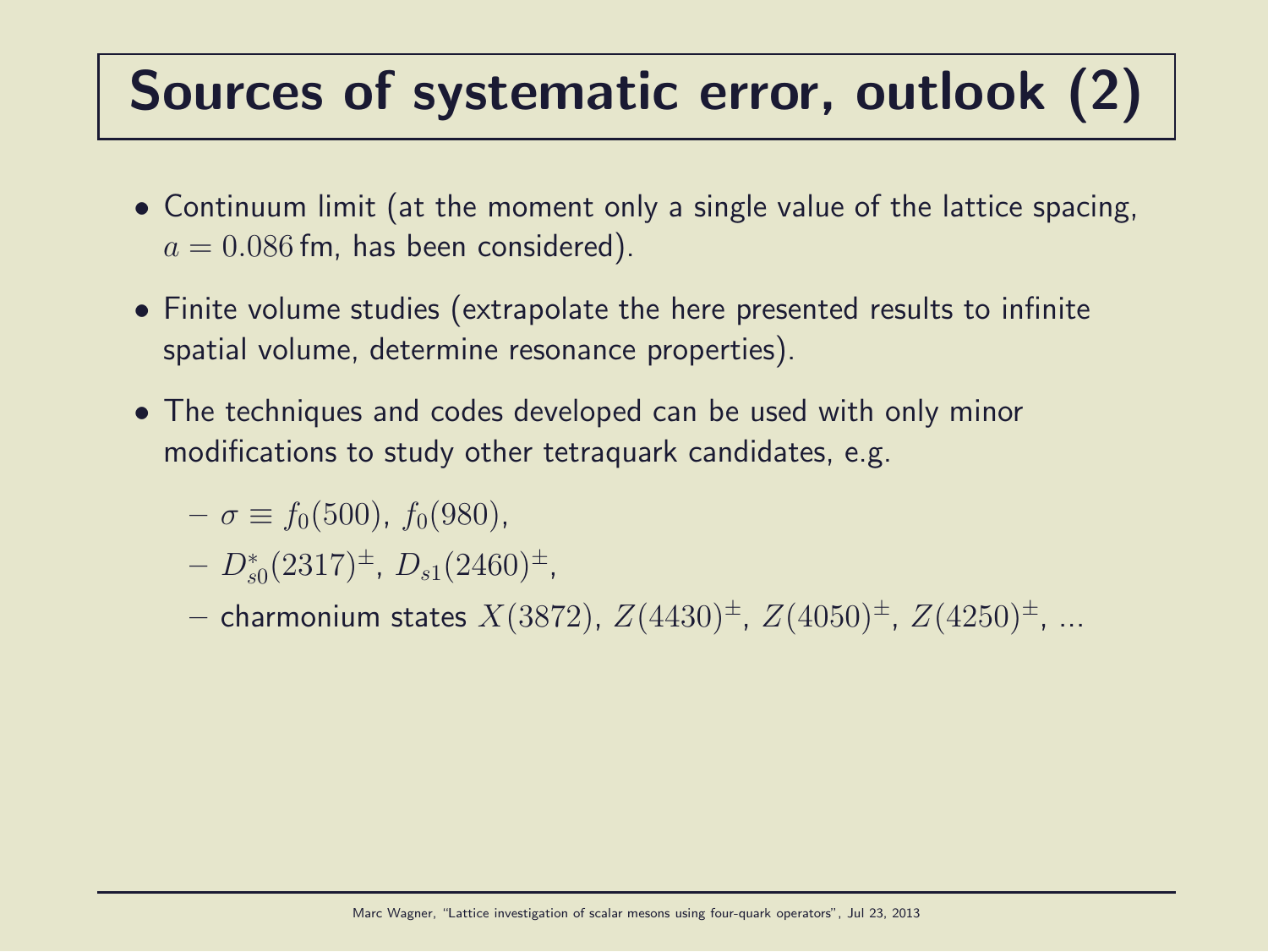### Lattice QCD signal for a bottom-bottom tetraquark Seminar, Rheinische Friedrich-Wilhelms-Universität Bonn Marc Wagner Goethe-Universität Frankfurt am Main, Institut für Theoretische Physik mwagner@th.physik.uni-frankfurt.de http://th.physik.uni-frankfurt.de/∼mwagner/ in collaboration with P. Bicudo July 23, 2013

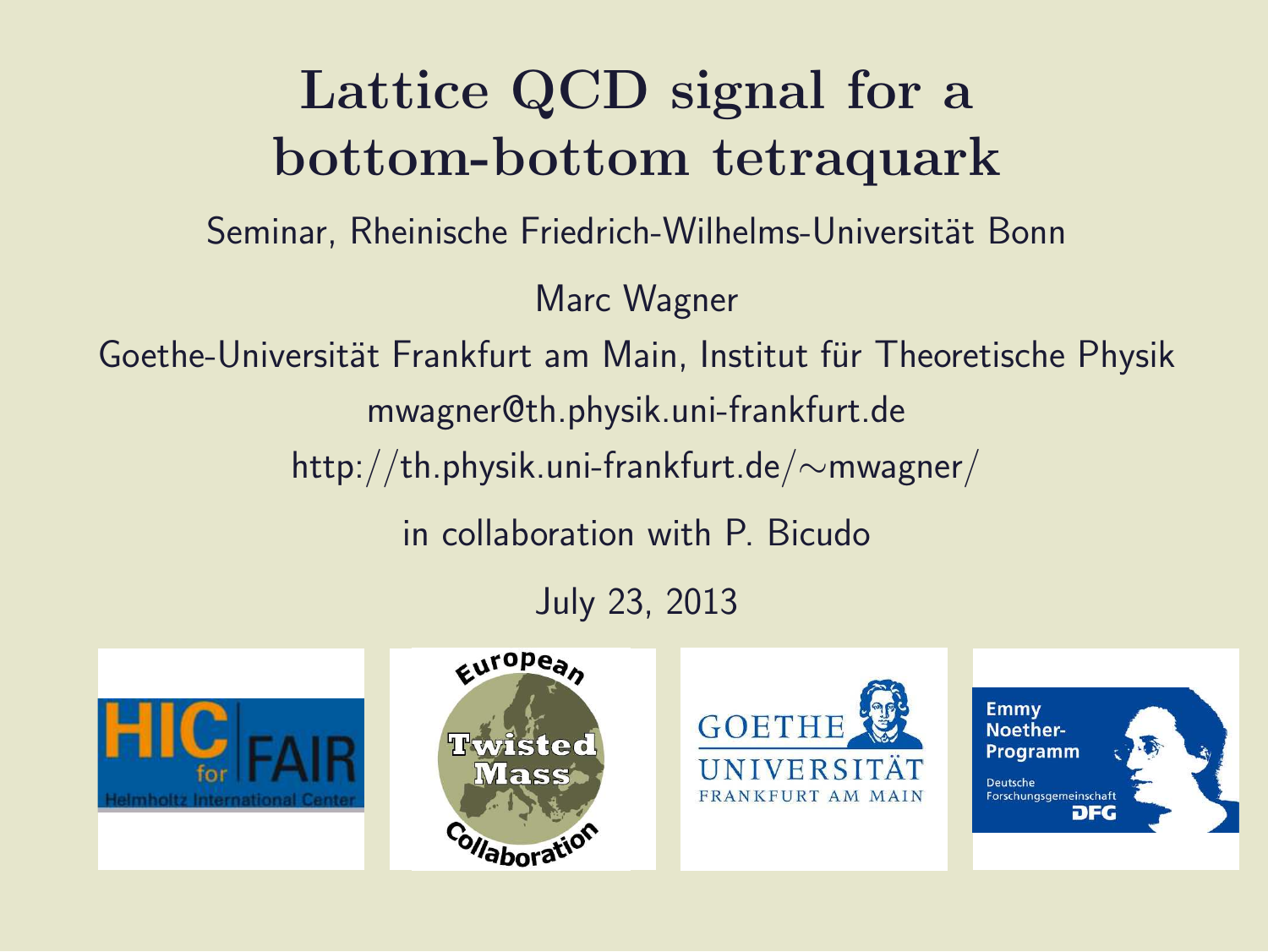## Heavy-heavy-light-light tetraquarks (1)

- Study possibly existing  $QQ\bar{q}\bar{q}$  (heavy-heavy-light-light) tetraquark states:
	- Use the static approximation for the heavy quarks  $QQ$  (reduces the necessary computation time significantly).
	- Most appropriate for  $QQ \equiv bb$ .
	- Could also yield information about  $QQ \equiv cc$ .
- Proceed in two steps:
	- (1) Compute the potential of two heavy quarks  $QQ$  in the background of two light antiquarks  $\bar{q}\bar{q}$  by means of lattice QCD

 $\rightarrow$  many different channels/quantum numbers.

[M.W., PoS LATTICE 2010, 162 (2010) [arXiv:1008.1538 [hep-lat]]] [M.W., Acta Phys. Polon. Supp. 4, 747 (2011) [arXiv:1103.5147 [hep-lat]]]

 $(2)$  Solve the non-relativistic Schrödinger equation for the relative coordinate of the heavy quarks  $QQ$ .